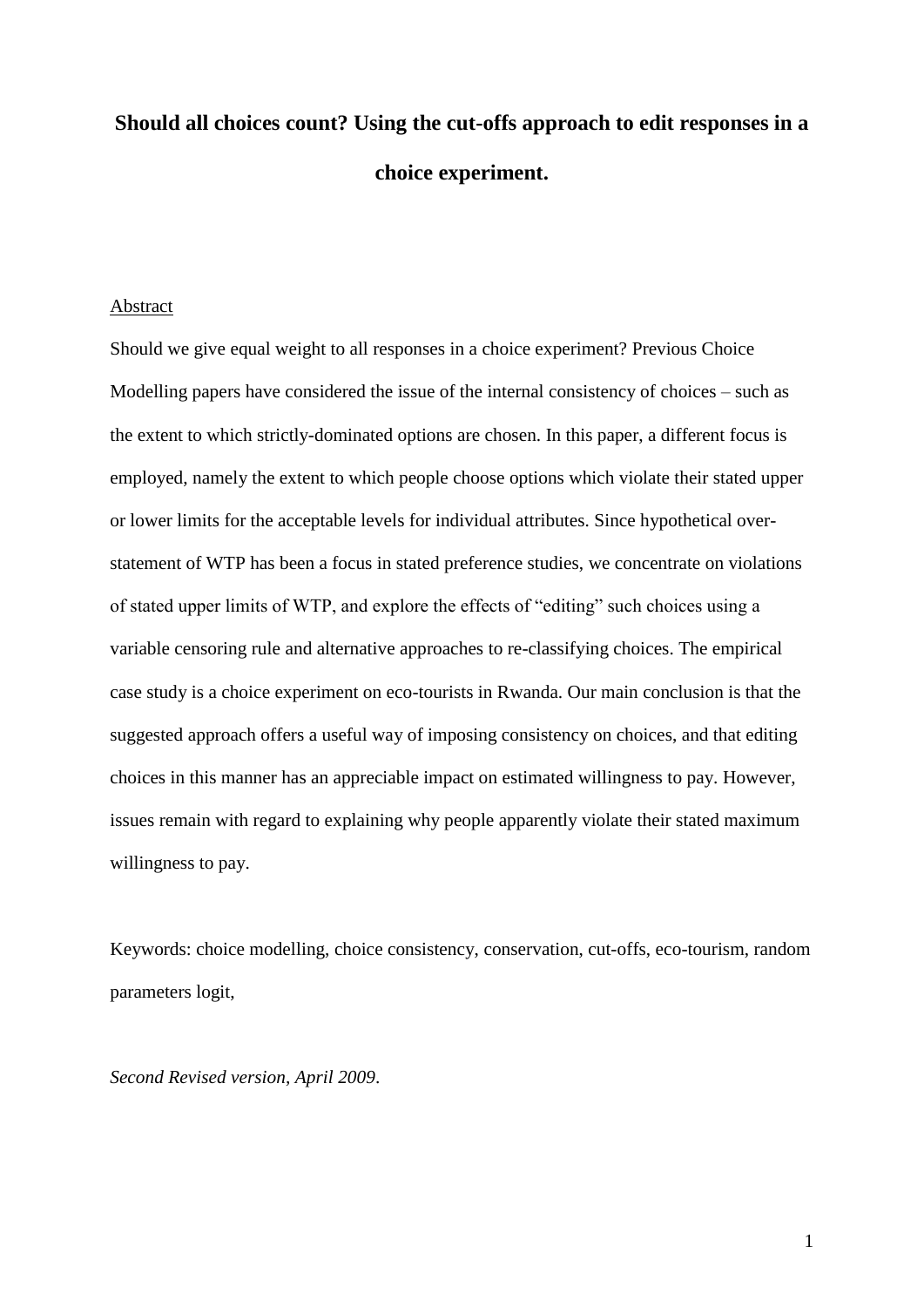#### **1. Introduction**

Choice Modelling papers have considered the issue of the internal consistency of choices – such as the extent to which strictly-dominated options are chosen, or whether respondents consistently choose the same alternative when a choice set is repeated as part of a survey (Hanley, Wright and Koop, 2002). Inconsistent responses can then be removed from the data set before a choice model is estimated. There is also a wider literature on the determinants of choice consistency, which considers issues such as the role of choice complexity and the use of heuristics (de Shazo and Fermo, 2002; Amir and Levev, 2008). In this paper, a different focus is employed, namely the extent to which people choose options which violate their stated upper or lower limits for the "acceptable" levels for individual attributes. Swait (2001) proposed that how people choose between alternatives might be represented using a "cut-offs" approach, whereby respondents specify minimum or maximum acceptable levels for different attributes. Choice sets which violate these levels can be either rejected (in the "hard" cut-offs version of the model), or else attract a utility penalty in the "soft" cut-offs version. The soft cut-offs alternative, described in detail below, allows for potential kinks in the utility function to be included. Here, we extend the method to allow for choices which violate an individually-stated maximum Willingness to Pay to be re-classified, and show that this produces substantial effects on parameter estimates and on willingness to pay for changes in attribute levels.

Indeed, hypothetical over-statement of WTP has been a focus of critical review in stated preference studies, leading to the notion that WTP estimates from choice experiments are in some senses "too high" (Carlsson and Martinsson, 2001; Harrison and Rustrom, 2005; List et al, 2006) . For this reason, we concentrate here on violations of stated upper limits for the price attribute : that is, instances where individuals choose options which are more expensive than the maximum they indicate they are willing to pay. We explore the effects of

2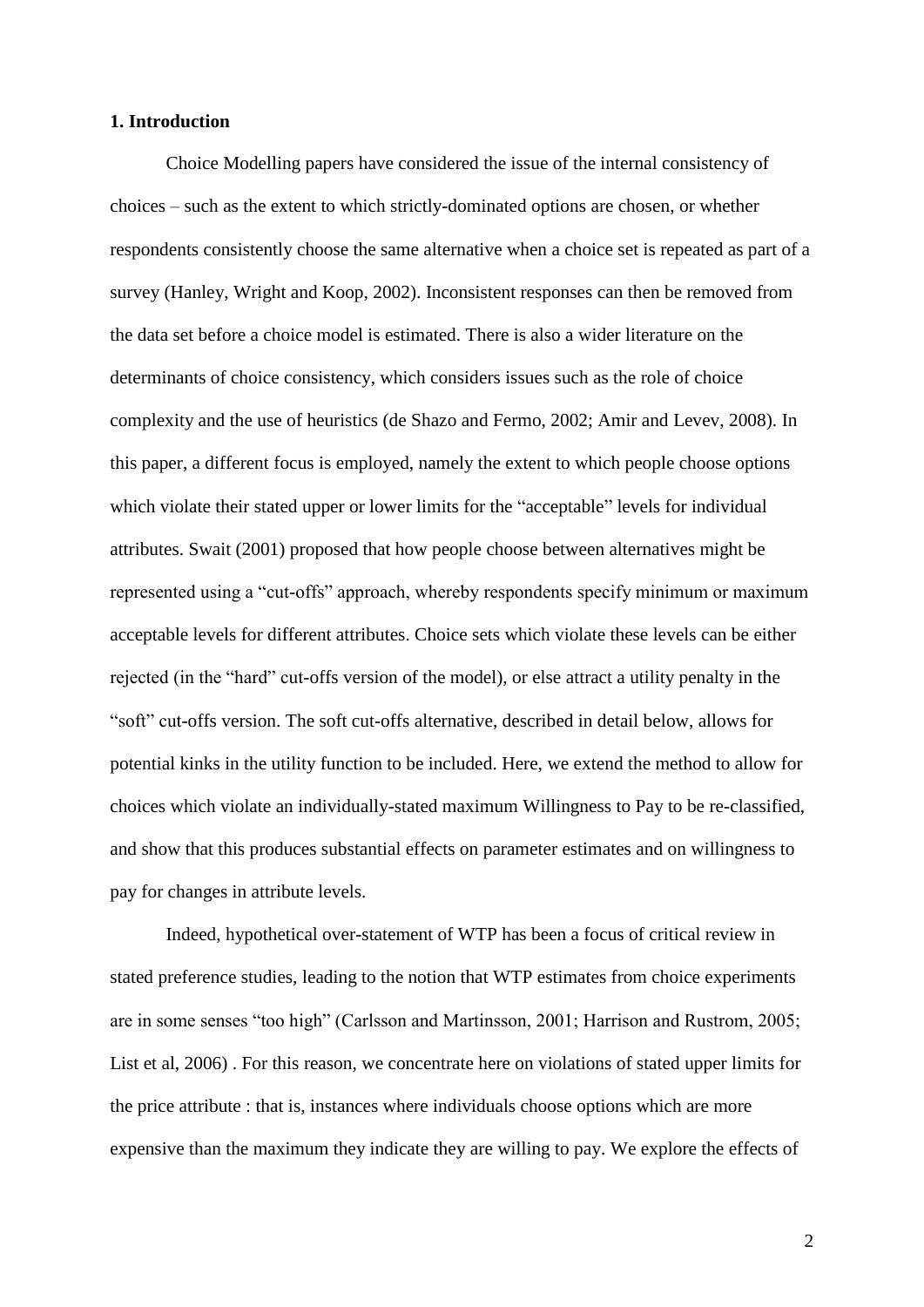editing such choices using a variable censoring rule, and with alternative approaches to reclassifying choices. People who choose options which are in excess of the most they say they would pay for the good might be viewed as not considering the price attribute carefully enough (Campbell, 2008), behaviour which can be tested for in a number of ways. Here, we take the position that individuals would not actually be willing to buy the good if they chose options which imply a violation of their stated maximum WTP by a certain percentage. This leads us to re-classify such choices as "no purchase" (we also explore the effects of simply deleting such choices instead).

In what follows, we first review the cut-offs model, before describing the empirical context of the choice experiment being analysed here. The design of the choice experiment is then reviewed. Results are followed by a discussion.

2. The "cut-offs" model in Choice Experiments.

In this paper, we make use of the "cut-offs" choice experiment approach proposed by Swait (2001). As originally set out, this attempts to deal with the limited ability of standard choice modelling approaches to represent non-compensatory preferences. Non-compensatory preferences imply that consumers can no longer be assumed to have smooth, continuous indifference curves, such that any change in environmental quality can be compensated for by a finite change in a numeraire good such as income. Here, we extend the approach to deal with choice inconsistency.

In choice modelling, we typically assume respondents to be rational individuals who maximise their utility by choosing alternatives from a finite choice set that brings them the highest utility. Following the theoretical framework of Swait (2001), a typical formulation of the choice problem is: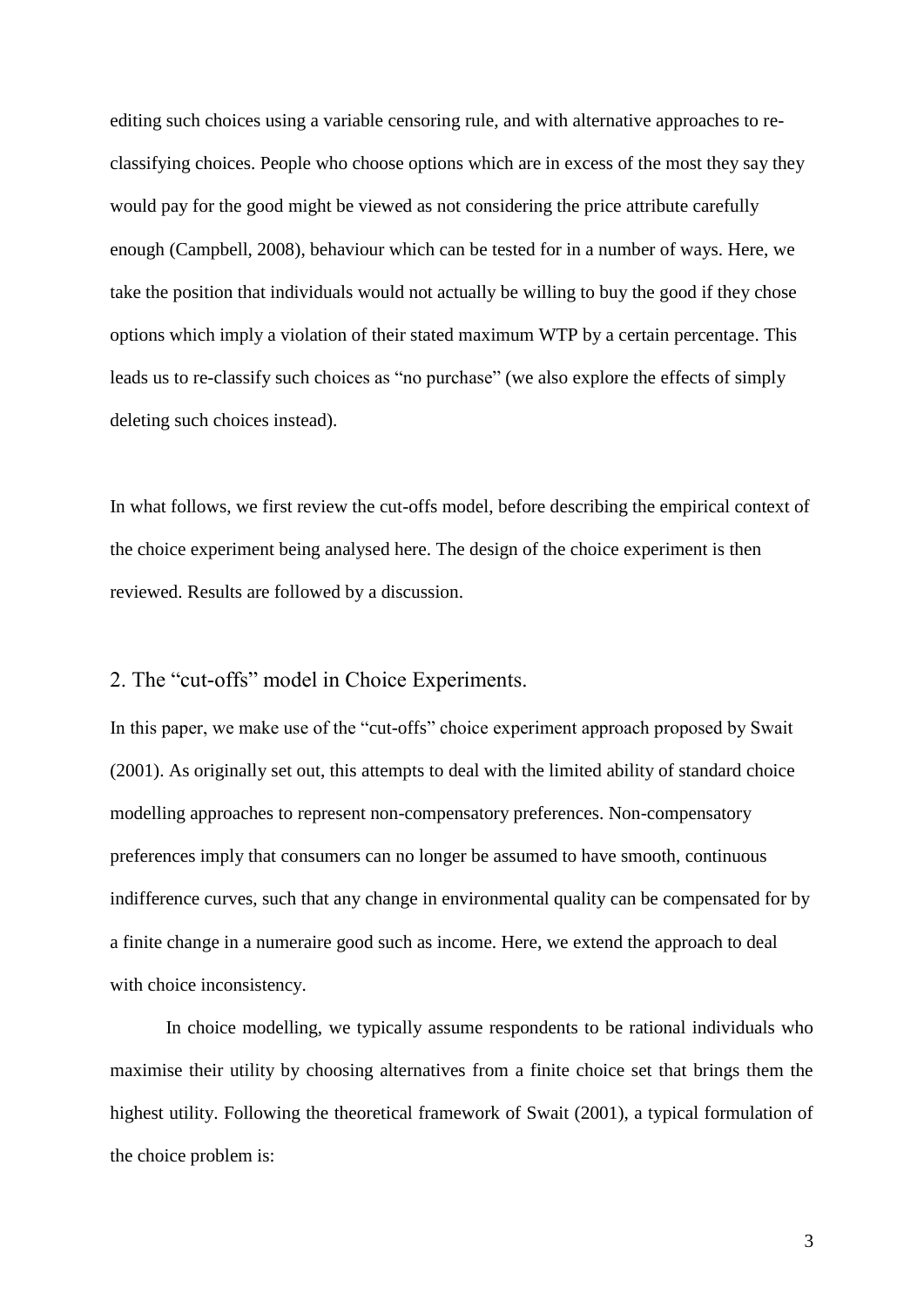$$
\begin{aligned}\n[Max] \quad U &= \sum_{i \in C} \delta_i U(X_i) \\
s.t. \quad \sum_{i \in C} \delta_i &= 1; \ \sum_{i \in C} \delta_i p_i \le Y; \ \ \delta \in \{0, 1\} \ \ \forall i \in C.\n\end{aligned}\n\tag{1}
$$

where U is the utility, C is the set of substitute alternatives such as alternative nature-based tourism experiences,  $\delta_i$  is a choice indicator equal to 1 if respondents choose alternative *i* and 0 otherwise,  $p_i$  is the price of alternative *i*,  $X_i$  is the *k* dimensional vector that describes the good, and Y is respondents' income.

In this context, respondent *n* is typically assumed to consistently evaluate all the attribute tradeoffs between competing alternatives. However, many other decision rules may be used by respondents, depending on factors such as the difficulty of the choice task, their knowledge about the goods under study, and the environmental and social conditions in which the choice is carried out. Cut-offs can be viewed as a non-compensatory choice heuristic thought to simplify choices in a world of costly decision-making. The use of cut-offs suggests that individuals are unwilling or unable to maximise utility by considering all possible choices and their pay-offs, relative to their budget constraint (Svenson, 1996). Here, though, we take a different interpretation: we assume that stated cut-offs represent limits to acceptable trade-offs between the attributes of goods.

Swait (2001) notes that such cut-offs may be thought of as "hard" or "soft". Hard cutoffs are attribute levels that must be reached before a choice is allowed. Including hard cutoffs into the choice modelling framework requires adding additional constraints that prevent respondents from choosing an alternative that violates any of their stated cut-offs. For example, if respondent *n* stated that he would not pay more than  $x<sup>1</sup>$  for a good (the hard cut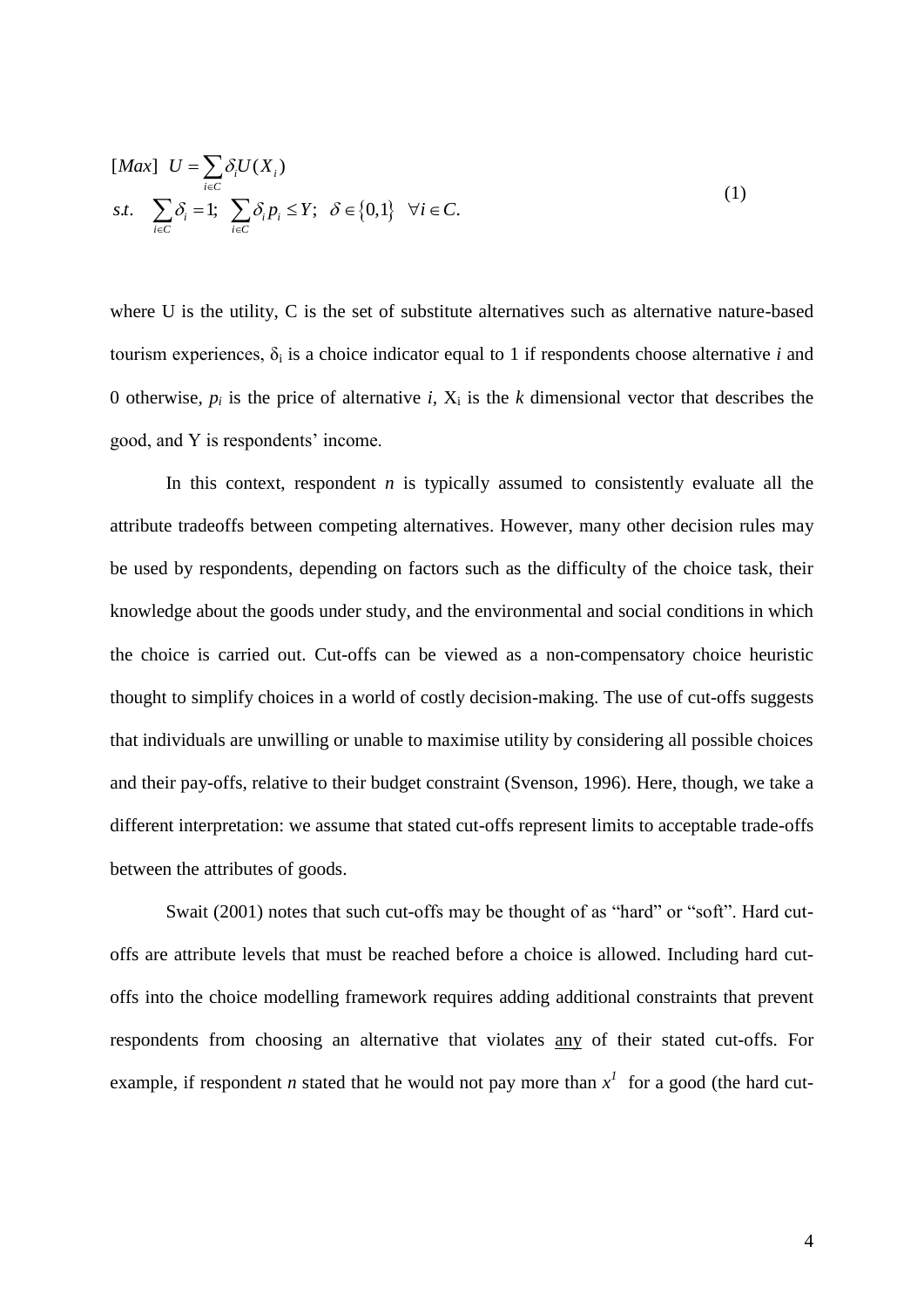offs value), the utility maximization process only considers all the alternatives with a cost less than  $x<sup>1</sup>$ . Equation (1) is then rewritten as:

$$
[Max] \quad U = \sum_{i \in C} \delta_i U(X_i)
$$
\n
$$
s.t. \quad \sum_{i \in C} \delta_i = 1; \quad \sum_{i \in C} \delta_i p_i \le Y; \quad \delta \in \{0, 1\} \quad \forall i \in C;
$$
\n
$$
\delta_i \theta^L \le \delta_i Z_i \; ; \quad \delta_i \theta^U \ge \delta_i Z_i \; ; \quad \delta \in \{0, 1\} \quad \forall i \in C.
$$
\n
$$
(2)
$$

where  $\theta^L = [l_1 l_2 ... l_k l_p]$  is the vector of lower limits and price  $(l_p)$  cut-offs; and  $\theta^U = [u_1 u_2 ... u_k]$  $u_k u_p$ <sup> $\alpha$ </sup> is the vector of upper limits and price  $(u_p)$  cut-offs and  $Z_i$  is a  $k+1$  dimensional vector that describes alternative *i* ( $X_{ik}$ ) where the additional dimension is the price (i.e.,  $Z_{i(k+1)} = p_i$ ).

However, cut-offs need not be hard: consumers can choose to violate them if the benefits are great enough (that is, once the opportunity costs of self-imposed hard cut-offs are recognised). This approach was first proposed by Huber and Klein (1991). Soft cut-offs can be used to represent non-linearities or kinks in the deterministic portion of the utility function. Swait (2001) claimed, and showed for his data on rental car choices, that use of a soft cut-offs model would provide a better fit to stated choice data; this was also found by Amaya-Amaya and Ryan (2006) for two stated choice data sets for health care options. Swait also notes that ignoring the presence of soft cut-offs where these are in fact present in peoples' decision making will lead to biased estimates of marginal utilities.

Making the cut-offs "soft" requires adding to the utility function a *penalty function* associated with cutoff violations:

 $\overline{a}$ 

<sup>&</sup>lt;sup>1</sup> The same would apply in case of a lower limit cut-offs, for instance if respondent declares he/she would not select any alternative cheaper than *x*.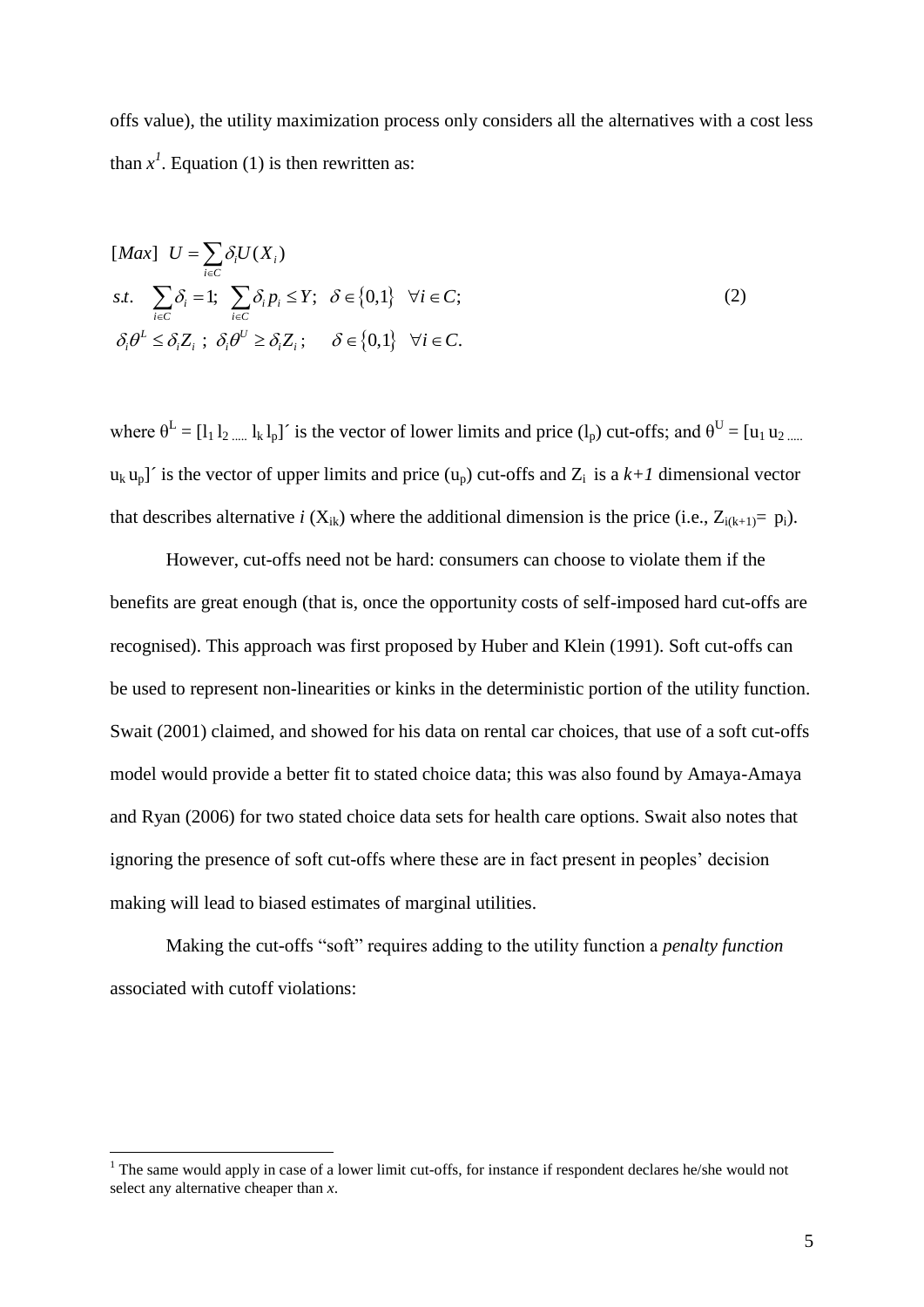[ ] ( ) ( ) . . 1; ; 0,1 ; ( ) 0 0,1 ; ( ) 0 0,1 ; 0; 0; . *i i i k ik k ik i C i C k i i i i C i C L i i i U i i i i i Max U U X w v s t p Y i C Z i C Z i C i C* (3)

where  $w_k$  is the marginal disutility of violating the lower cutoff for attribute  $k$  (k=1...K+1);  $v_k$ is the marginal disutility of violating the upper cutoff for attribute  $k$  (k=1...K+1);  $\lambda_{ik}$  is a cutoff constraint variable for the lower limit cut-offs and  $\kappa_{ik}$  is a cutoff constraint variable for the upper limit cut-offs. The coding of such cut-offs constraints is straightforward. For quantitative attributes  $\lambda_{ik} = \max(0, \theta_{k}^L - Z_{ik}), \kappa_{ik} = \max(0, Z_{ik} - \theta_{k}^U)$  where  $(k=1...K+1)$ ; for qualitative attributes  $\lambda_{ik}$  and  $\kappa_{ik}$  are equal to 0 or 1 depending if the stated cut-offs have been violated or not. Note that if a choice alternative satisfies all cut-offs, the optimal solution has all  $\lambda_{ik}$  and  $\kappa_{ik}$  equal to zero, thus the utility maximization problems reduces to equation (1).

In this model specification, we use a linear utility function in which the marginal effects of each attribute on utility will be affected by the disutility of cut-offs violation. In particular, we assume:

$$
\frac{\partial U_i}{\partial Z_{ik}} = \begin{cases} \beta_k - w_k & \text{if } Z_{ik} < \theta_k^L \\ \beta_k & \text{if } \theta_k^L \le Z_{ik} \le \theta_k^U \\ \beta_k + v_k & \text{if } Z_{ik} > \theta_k^U \end{cases}
$$
(4)

The suggestion made in this paper is that attribute cut-offs can also be used as a way to identify choices which are inconsistent with what appears to be respondents' maximum WTP for the good in question. We can test for such behaviour in a simple way by specifying hard cut-offs constraints when respondents violate their upper price stated cut-offs – the most they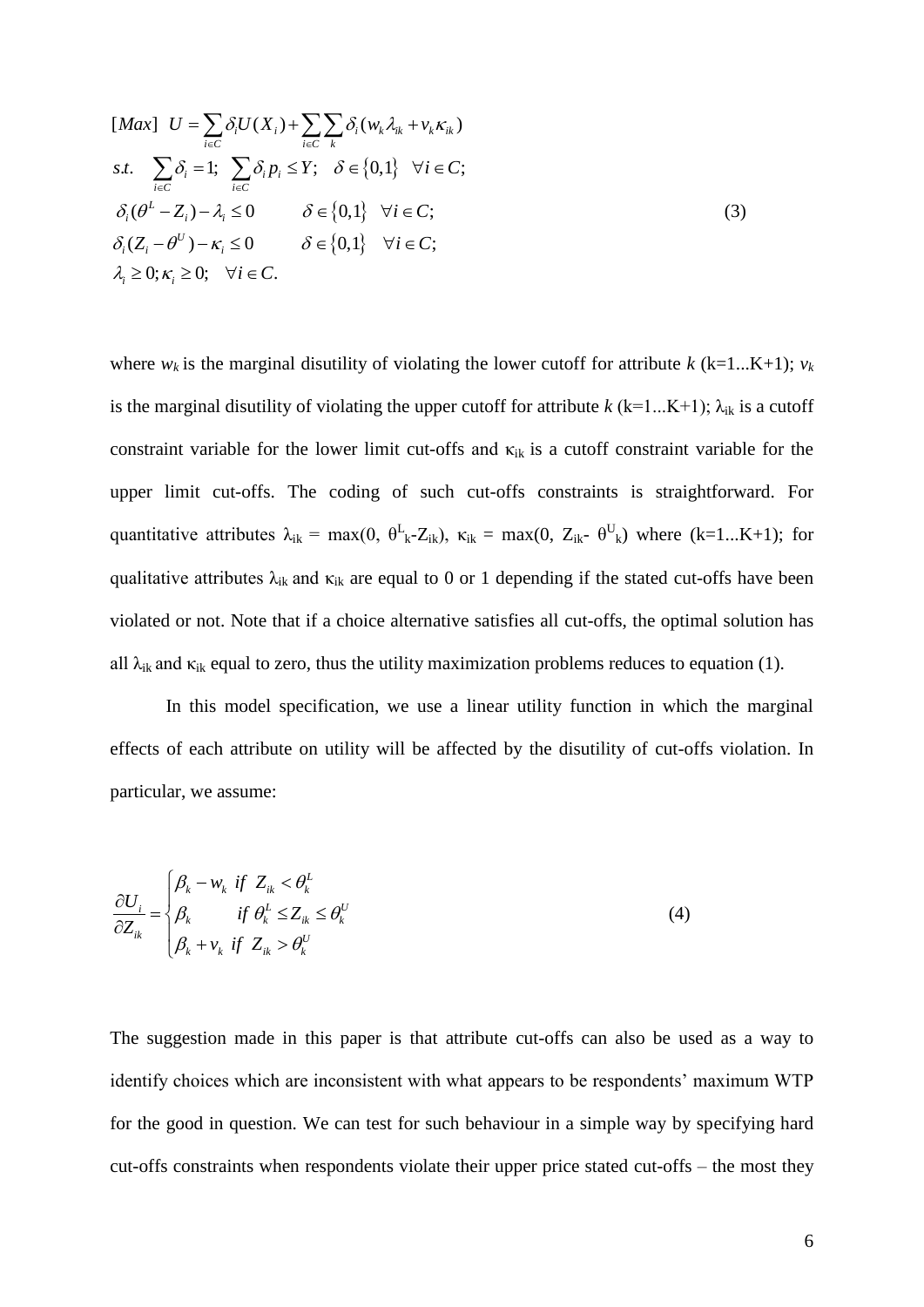say they are willing to pay for *any* specification of the good within the attribute space defined in the choice experiment - by more than an exogenously specified value. For instance, if respondent *n* declared that he/she would not be willing to pay more than 100  $\epsilon$  for a whalewatching trip, the "soft" cut-offs approach allows him/her to pay more (say 120  $\epsilon$ ) when the alternative offers her some compensating features that give her greater benefits than the marginal cost above the cutoff, albeit with a utility penalty for violating the soft cut-off. However, this can viewed as acceptable only up to a specific degree of cutoff violation. A constraint can then be added to the maximization problem by requiring that the cut-offs violations for price cannot be greater than a percentage of the respondents' stated maximum WTP (their cutoff value for the price attribute);

$$
[Max] \quad U = \sum_{i \in C} \delta_i U(X_i) + \sum_{i \in C} \sum_k \delta_i (w_k \lambda_{ik} + v_k \kappa_{ik})
$$
\n
$$
s.t. \quad \sum_{i \in C} \delta_i = 1; \quad \sum_{i \in C} \delta_i p_i \le Y; \quad \delta \in \{0, 1\} \quad \forall i \in C;
$$
\n
$$
\delta_i (\theta^L - Z_i) - \lambda_i \le 0 \qquad \delta \in \{0, 1\} \quad \forall i \in C;
$$
\n
$$
\delta_i (Z_i - \theta^U) - \kappa_i \le 0 \qquad \delta \in \{0, 1\} \quad \forall i \in C;
$$
\n
$$
\delta_i \kappa_{ip} \le \gamma \theta_p^U \quad \forall i \in C \qquad \gamma \in R^+
$$
\n
$$
\lambda_i \ge 0; \quad \kappa_i \ge 0 \quad \forall i \in C;
$$
\n
$$
(5)
$$

where  $\gamma$  is an exogenous value set by the analyst. This value represents the amount of the violation (as a percentage relative to upper price cutoff) that the *analyst* is willing to accept. To respondents whose preferred alternatives cost more than the upper price cut-offs (maximum WTP) but which are lower than the value of  $\gamma$ , then the "soft" cut-offs approach will be applied. Choices whose ratio  $\kappa_{ip}$  /  $\theta_{p}^{U}$  is greater than the  $\gamma$  value (i.e., the price violation is too large with respect to what can be considered "acceptable") are then treated as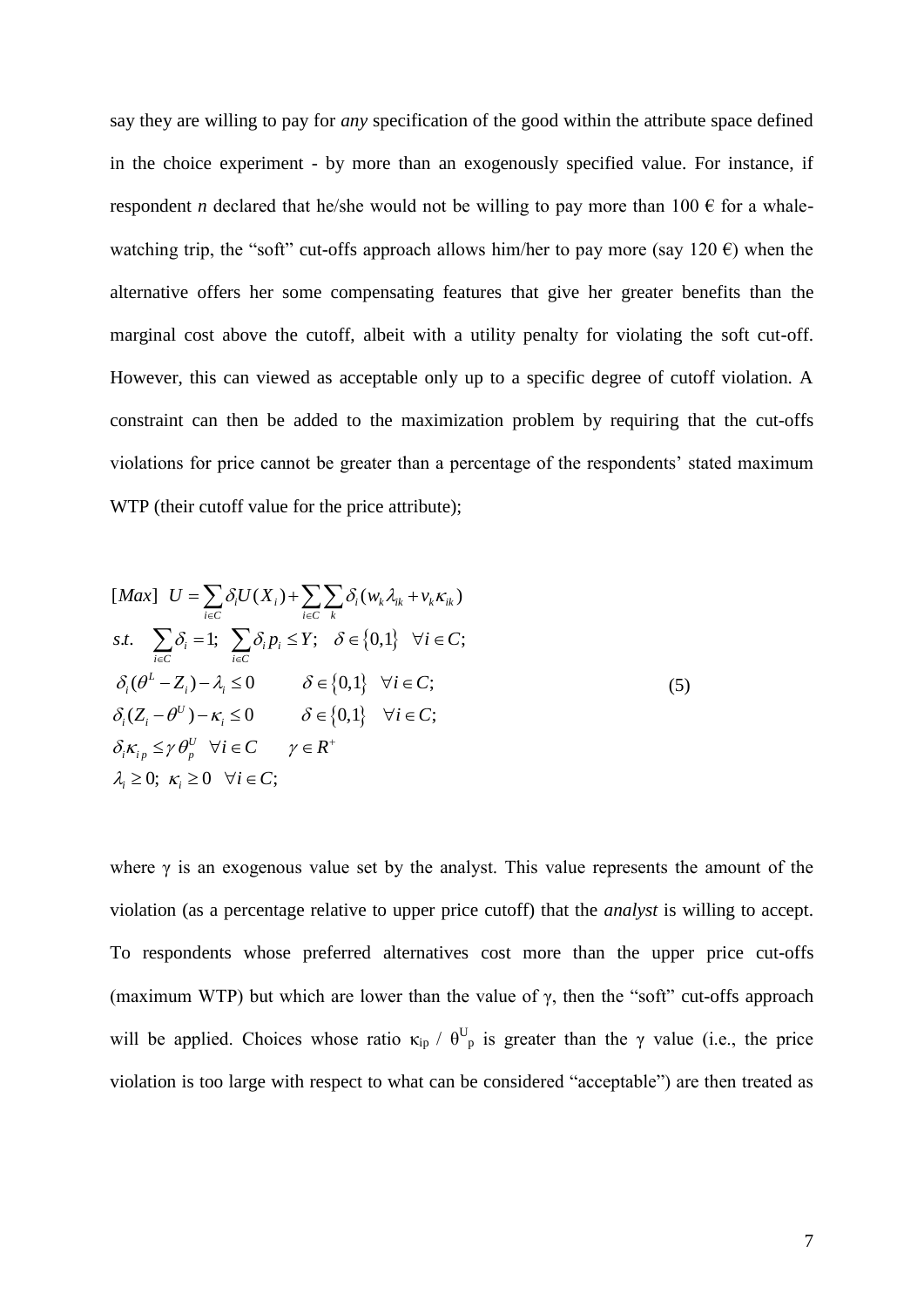if they chose the zero-cost opt-out option<sup>2</sup>. In the case of nature-based tourism, for example if a respondent declares that he is willing to pay as maximum 100  $\epsilon$  to take a trip and later chooses an alternative that costs 200  $\epsilon$ , there are clues to think that his choice is inconsistent. If the analyst is willing to accept a violation of the upper price cut-offs of 50% as a maximum (i.e. 150  $\epsilon$ ) this respondent would be treated as they had chosen the "no trip" choice.

Which value to use as an acceptable limit is an empirical question that the analyst has to address by undertaking a sensitivity analysis using different "γ values". In this study we test several "γ values" extending over the interval [0.04-1.5]: results are reported in section 5. Inconsistent choices, defined in this way, could also be simply deleted from the data set, rather than being re-coded as "no trip": results are also reported for this treatment.

#### **3. Case Study: Gorilla Tourism in Rwanda.**

 $\overline{a}$ 

In many developing countries, tourism is providing an increasingly important source of export earnings and foreign direct investment (Wunder, 2000). In Rwanda, nature tourism is a particularly dynamic sub-sector, thanks to the charismatic mountain gorilla population found in the Volcanoes National Park (VNP) in the north-west of the country. VNP consists of about  $160 \text{km}^2$  of montane forest and until Rwanda's independence in 1962 was part of Africa"s first national park, the *Parc National Albert*, created in 1925 with an intention of protecting the great apes (ORTPN, 2004). Both the mountain gorillas and the VNP as a tourist destination became internationally renowned through the work of the conservationist Dian Fossey who died in 1986 and whose biography was later turned into the popular movie "*Gorillas in the Mist"*. By the early 1980"s Rwanda was receiving up to 22,000 visits to the national parks annually. However, visits collapsed during the genocide, civil war and

<sup>&</sup>lt;sup>2</sup> As Swait (2001) pointed out, the set C must have a null alternative (i.e. the possibility of not choosing), otherwise the utility maximization problem might not have a feasible solution for particular configuration of attributes and cut-offs.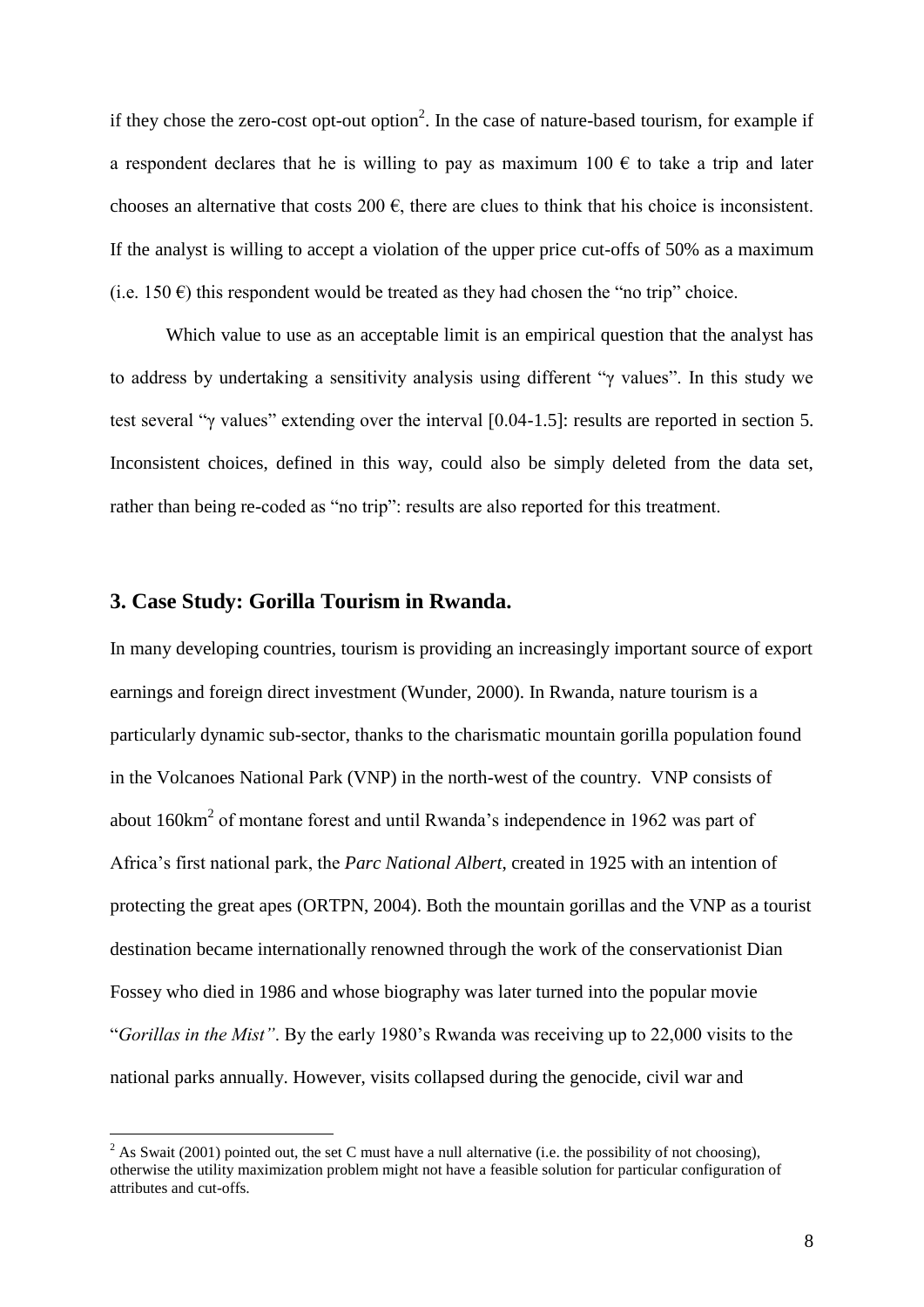subsequent period of insecurity from 1994 to 1998 (ORTPN, 2004). Despite recent threats to the gorillas from illegal hunting, today the park is well protected, and numbers of the great apes are increasing (Gray et al, 2005). Since the park was re-opened in 1999 its tourism industry has seen an incredible rebound from 417 park visits in that year to around 30,000 park visits in 2006.

The Virunga mountain gorilla (*Gorilla beringei beringei*) is a highly endangered African ape subspecies, with a total estimated population of 380 existing only in the Virunga Conservation Area encompassing Rwanda, Democratic Republic of Congo and Uganda (Homsey, 1999; Fawcett et al, 2004) The distribution of the Virunga mountain gorillas is limited to an approximate area of  $447 \text{ km}^2$ , which encompasses the Mgahinga Gorilla National Park in Uganda, the Parc National des Volcans of Rwanda and the Mikeno sector of the Parc National des Virunga of the Democratic Republic of Congo. The current population size of 380 individuals represents a 17% increase from 1989, when a complete census estimated 324 individuals. The Virunga mountain gorilla represents an isolated island population in an upland area surrounded by a sea of humanity at some of the highest human densities found on the African continent (some areas reach 820 people per  $km^2$ ) with extremely poor, agricultural-based local economies (Plumptre et al, 2004). Gorillas are and will continue to be severely threatened by anthropogenic disturbance, such as agricultural conversion and illegal extraction of resources.

Nature-based or eco-tourism is an approach to promoting both environmental and social development goals. The client base for gorilla tourism in Rwanda is broad, the gorillas being visited by independent traveller, over-landers and high-end tours (ORTPN, 2004). Tourism development strategies based on market differentiation are being developed regionally. Distinct pressures exist on national parks authorities to maximize their revenues in order to be able to finance their conservation and tourism activities. There is thus a critical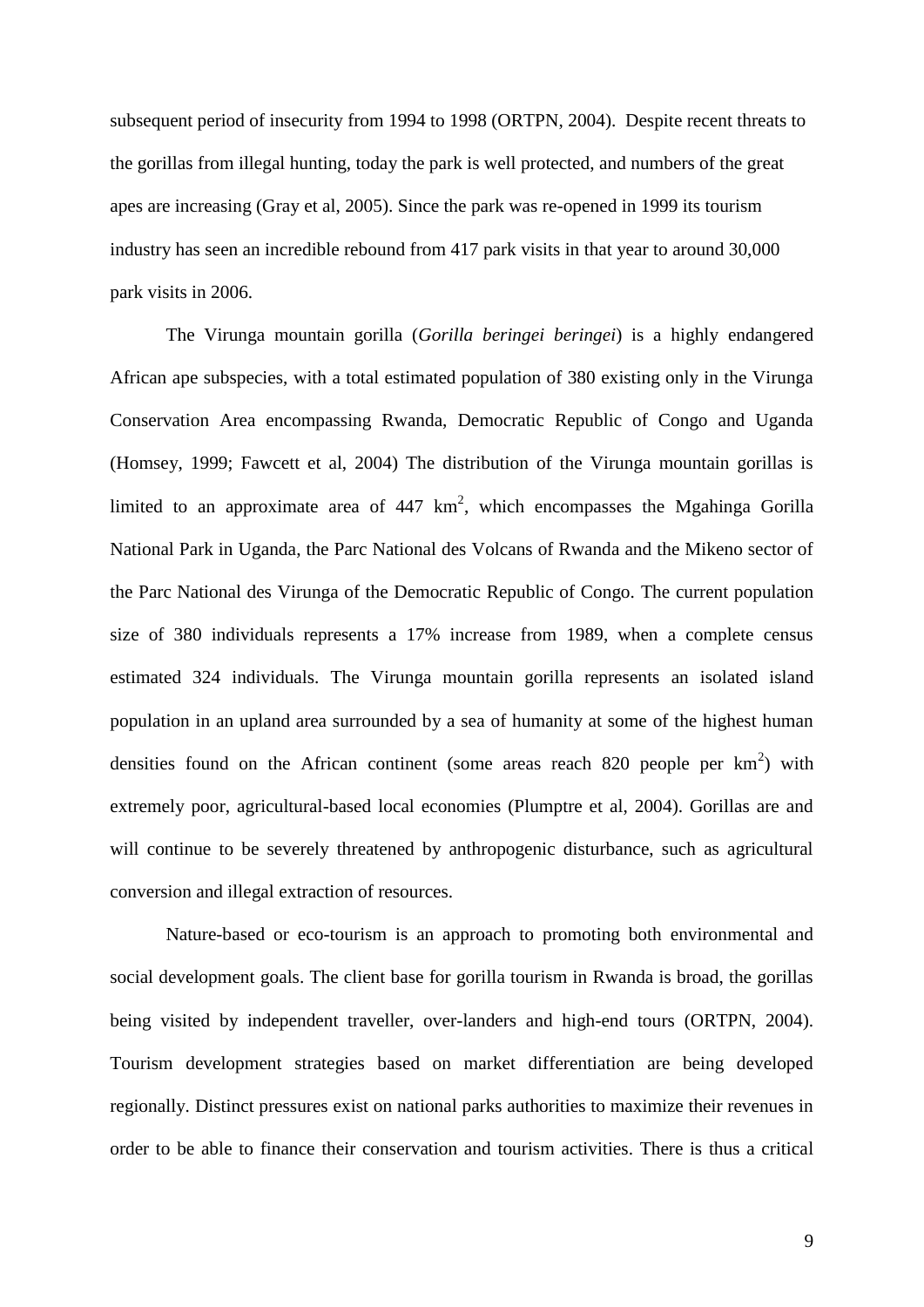balance to be achieved between exploitation of theses resources through tourism, and their conservation. To protect gorilla health and behaviour, limits have been agreed within the VNP regarding the number of groups "habituated" for tourism as well as the number and duration of tourist visits. This limit currently stands at a maximum of 8 tourists, for one hour, once per day with each habituated gorilla group designated for tourism (Homesy, 1999). Moreover, recent work has shown that current conservation measures impose costs on local communities, in terms of restrictions in access to forest areas and restrictions on hunting and food and fuel collection (Bush, 2008). This means that future measures which can at least partly compensate local people for these costs would be particularly valuable. For this reason, we include the percentage of tourism revenues returned to local people as one of the attributes in the choice experiment design described below.

### **4. Study Design**

To aid questionnaire design, focus groups and pilot interviews were conducted in June and July 2005 with groups of visiting tourists in Volcanoes National Park (VNP), to identify the key attributes that visitors to the gorillas were concerned about. Collection of the main survey data ran from August 2005 until January 2006. In total 426 surveys were administered, of which 419 were returned complete and useable. Respondents were identified at random each morning when they arrived for gorilla trekking at the VNP and asked if they would participate later that day in the survey. They were later approached in their accommodation, in and around Ruhengeri Town and Kinigi Village to fill out the questionnaires on 1) personal socioeconomic and demographic characteristics, related tourism activities and interests, 2) the choice task (with nine sets/cards per respondent) and 3) the cut offs.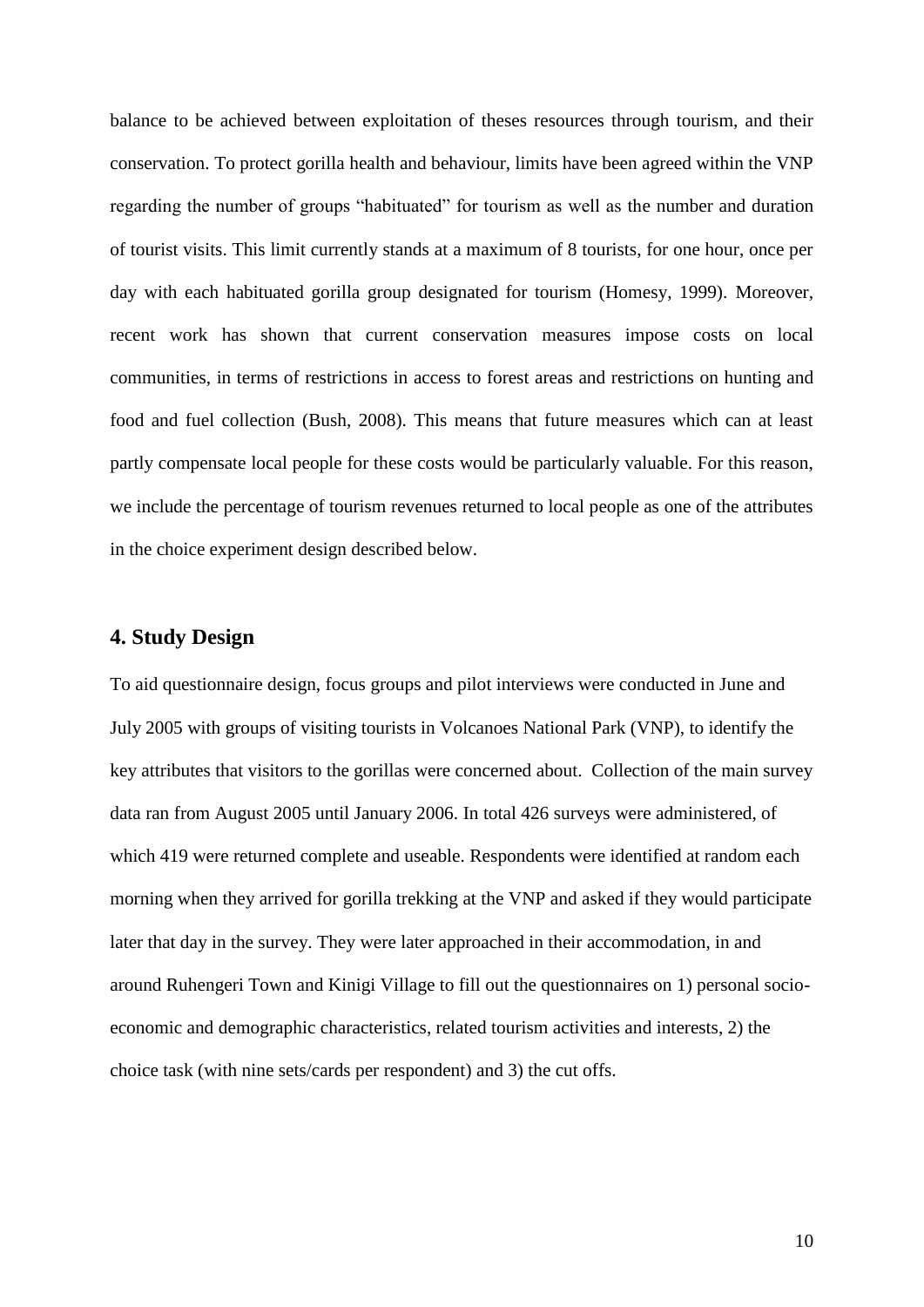A total of 18 different choice sets were developed following the design procedure proposed by Street et al  $(2005)^3$ , which were separated into two different blocks. Following extensive focus group discussions, the choice attributes included in the design were trek group size, length of trek, the possibility of seeing other wildlife, community benefits from tourism and a price parameter representing possible future increases in current trekking fees (see Table 1 and Figure 1). The current trek price at the time of the survey was \$375, and almost all treks were fully-booked, indicating that it was likely that some people would have been willing to pay more for the experience. Prices have since risen to \$500 per trip, and treks are still fullybooked.

We experimented with cut offs presented both before and after the choice experiment in order to assess the impact of cut-off questions on the completion of the choice task<sup>4</sup>. To accomplish this, we split the sample into two halves; to the first we asked for the cut-offs before the choice task. The second group were asked to provide information on their cut-off levels after the choice questions. Cut offs were identified for maximum trek group size, the minimum and maximum length of trek, the minimum % of tourism receipts being channelled to the local community, and maximum willingness to pay over current permit price specified by each respondent (see Table 2), leading to a total of 6 cut-off parameters to be estimated<sup>5</sup>.

 $\overline{a}$ 

<sup>&</sup>lt;sup>3</sup> The design efficiency was 94.07% efficient and main effects were perfectly uncorrelated. The design was attribute balanced and does not contain any dominated choice sets.

<sup>4</sup> Swait (2001) commented that the positioning of cut-off questions was an interesting avenue for future work.

<sup>&</sup>lt;sup>5</sup> For example for the price cutoff, we asked: "What is the *maximum* additional amount above the current permit price that you would be willing to pay?"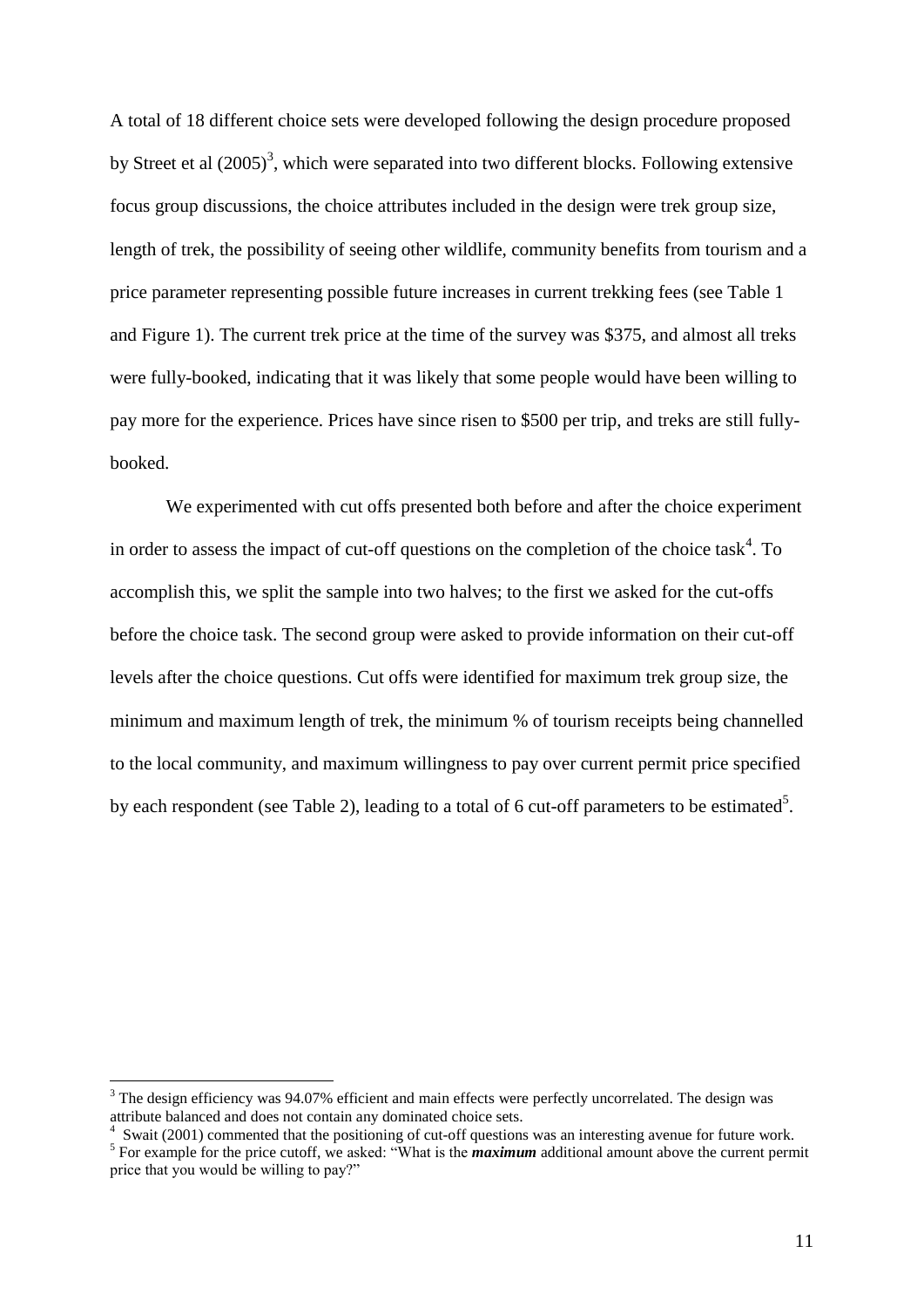### **5. Econometric Approach**

We used a Random Paremeters Logit model to analyse the choice data (for details on this approach, and how it compares with multi-nomial logit, see Henscher et al, 2005). In the standard random utility framework, implementing a cut-offs model modifies the deterministic part of the utility function to incorporate a penalty when soft cut-offs have been violated. The size of cut-off violation and their associated utility penalties  $\lambda_{ik}$  and  $\kappa_{ik}$  with their coefficients  $w_k$  and  $v_k$  are added to the deterministic component of utility. Considering a linear-in-utility function (  $V_{in} = \sum \beta_k X_{ink}$  $V_{in} = \sum_{k} \beta_k X_{ink}$  ) defined over attributes *X*, the deterministic part of utility becomes

$$
V_{in} = \sum_{k} (\beta_k X_{ink} + w_k \lambda_{ink} + v_k \kappa_{ink})
$$
\n(6)

In the random parameter modelling framework, the utility attached to each attribute is allowed to vary over individuals:

$$
V_{in} = \sum_{k} (\beta_k X_{ink} + \eta_{kn} X_{ink} + w_k \lambda_{ink} + v_k \kappa_{ink})
$$
\n(7)

where  $\eta_{kn}$  is a vector of *k* deviation parameters which represents an individual's tastes relative to the sample average ( $\beta$ ), ( $\beta_{kn} = \beta_k + \eta_{kn}$ ). The  $\eta$  terms, as they represent personal tastes, are assumed constant for a given individual across all the choices they make, but not constant across people. Random parameter logit probabilities are weighted averages of the logit formula evaluated at different values of  $\beta$ , with the weights given by the density  $f(\beta)$ . The probability that respondent *n* chooses alternative *i* is given by:

$$
P_{ni} = \int L_{ni}(\beta) f(\beta) d(\beta)
$$
 (8)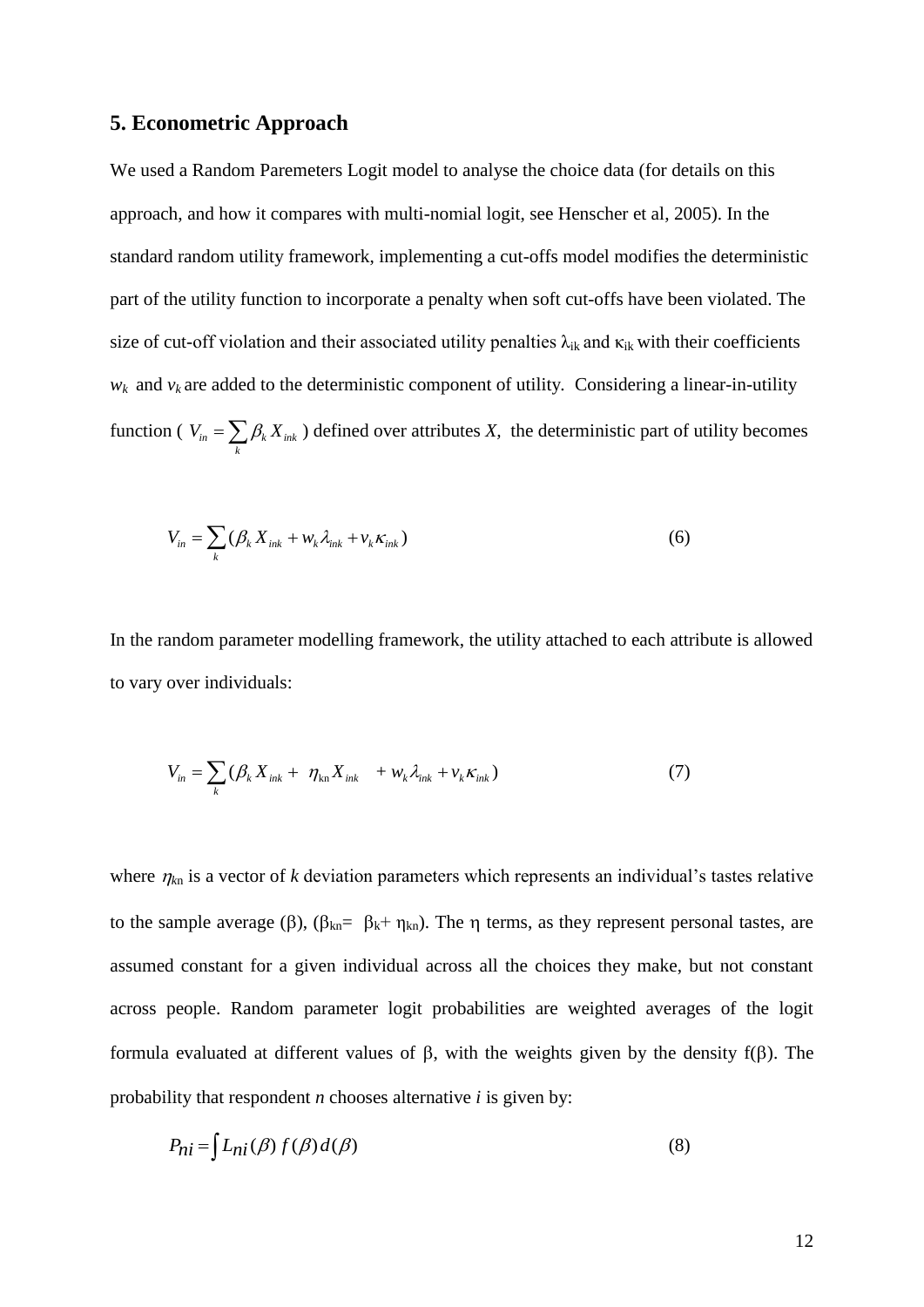where  $L_{ni}(\beta)$  is the logit probabilities evaluated at parameters  $\beta$ . Since this integral has no closed form, parameters are estimated through simulation and maximising the simulated loglikelihood function. In order to estimate the model it is necessary to make an assumption over how the  $\beta$  coefficients are distributed over the population. Here we assume that preferences for all the attributes follow a normal distribution, based on the results of focus groups and pretesting. This means, for example, that we allow some people to prefer longer treks and some to prefer shorter treks. The price parameter was initially allowed to vary across respondents as well. However, testing showed that heterogeneity in preferences towards price disappeared once we use the stated upper price cut-offs to edit choices. Thus, the reported models show the price term as non-random.

The criteria used in selecting a value for  $\gamma$  – in equation (5), the exogenous censoring parameter for choices - included model fitting and degree of implied censoring of choices. Since larger values of the γ parameter allows for larger violations of the price cutoff to be counted in the choice model as a purchase decision, there is an argument for not using values of γ that are "too large", if the intention is to mitigate against the tendency of respondents to give price-inconsistent responses. On the other hand, smaller values of  $\gamma$  imply an increasingly-strict censoring of choices, in that the number of choices re-classified will be a decreasing function of the value of  $\gamma$ . In terms of model fitting, Figure 2 shows that the maximum likelihood of the model at convergence is pretty stable at small values of the γ parameter. It decreases gently until it reaches the  $\gamma$  value of 0.37 where it decreases sharply. The same could be said for the intervals of γ values between 0.5 and 0.75. Results revealed that when using low values of the  $\gamma$  parameter (between 0.04 and 0.25) there is a significant increase of model fitting. When higher inconsistencies are allowed ( $\gamma$  >1.5 for instance) the model fitting decreases until it corresponds to that of the model with all inconsistencies. Sensitivity analysis showed that models estimated using a  $\gamma$  values = 0.37 are very similar to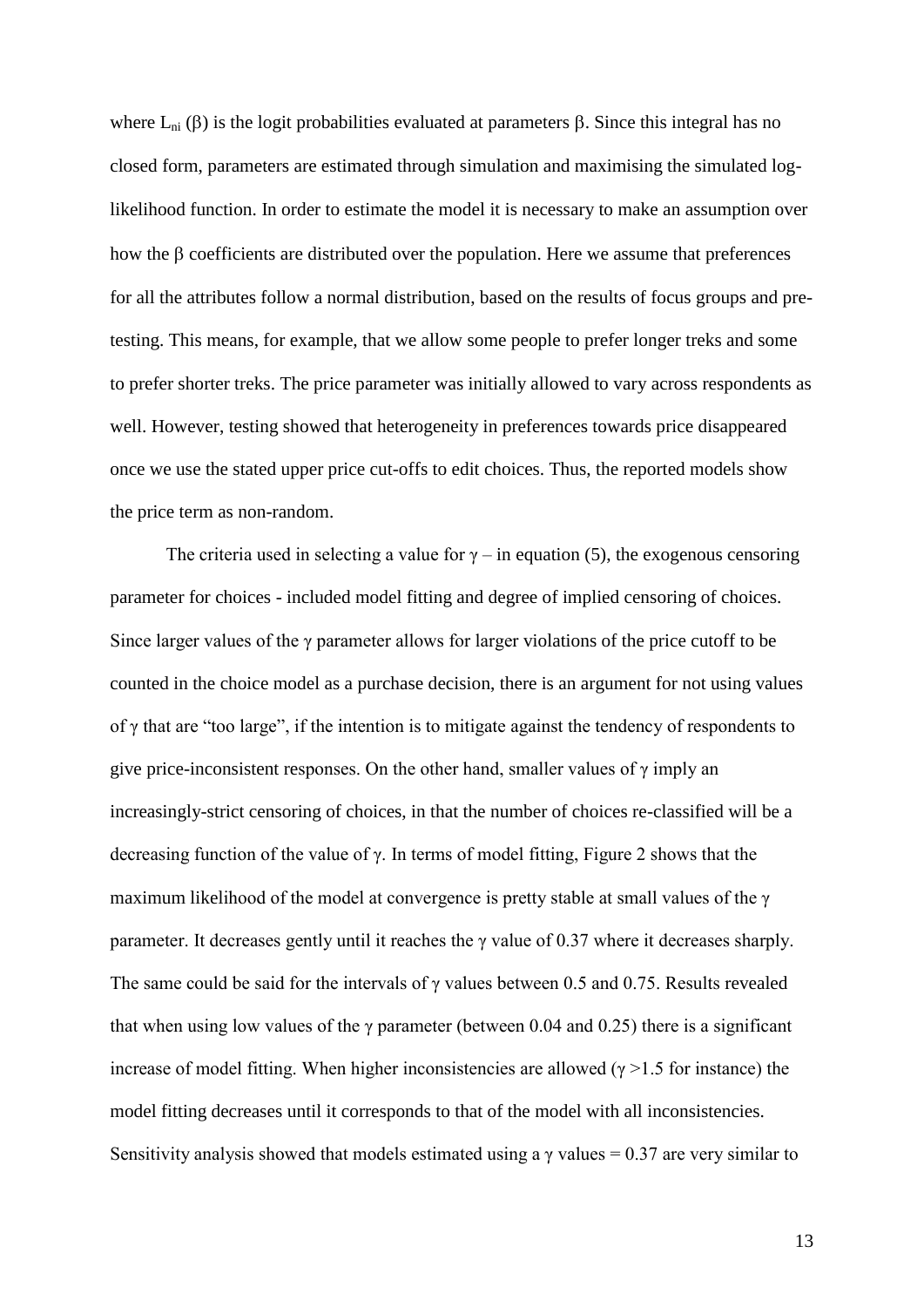the model estimates using a γ value of 0.75. For example, setting  $\gamma = 0.50$  produces a parameter estimate for price equal to -0.002 and for its cut-off equal to -0.023 (both significant), values which are almost identical to those for  $\gamma = 0.75$ , Consideration of both criteria (model fitting and degree of censoring of choices) led us to choose a value of  $\gamma = 0.75$ (75%) for reporting of choice model results: estimates for other values of  $\gamma$  can be obtained from the authors.

#### **6. Results**

Table 2 shows the cut-off values stated by respondents. Looking at the price attribute, 33% of respondents said that they were not willing to pay any increase in the price of a trek, whilst the mean maximum WTP above current price was \$95. Table 3 shows detail on cut-off violations in terms of the actual choices made by the respondents, compared to their individually-stated cut-offs. The key fact that emerges from Table 3 is that many choices involve the violation of stated cut-offs: as noted in section 2, this is permissible in the context of the model, although violations will incur a utility penalty. The greatest number of violations occurred for the *price* and the *community benefit* attributes, with just under half of respondents choosing options which violated their stated cut-offs. Violations were lowest for *tour group size*. A statistical test showed that there were no significant differences in the frequency of cut-offs violation comparing the sub-samples where the cut-offs are elicited before or after the choice task ( $\chi^2$ <sub>4</sub>= 4.45, sig. 0.34). Furthermore, a likelihood ratio test of the null hypothesis that the estimated preference parameters are independent of the positioning of the cut-offs question (before of after the choice tasks) fails to reject this null.

Econometric results are organised as follows. First, we present a model estimated on all data but without the cutoff terms, and then compare this to a model which includes soft cut-offs. Secondly, we consider the impacts of reclassifying choices where people violate

14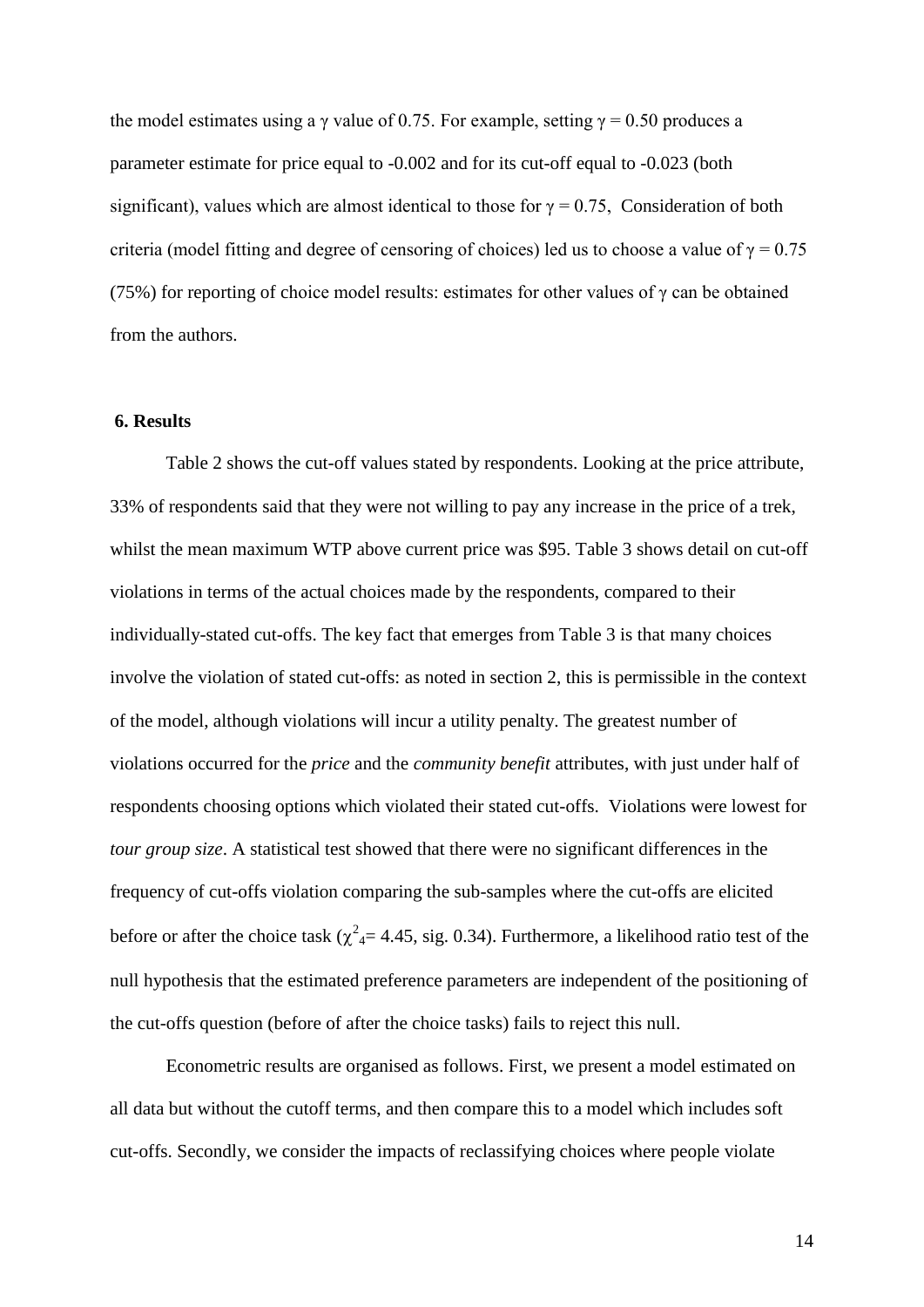their stated maximum WTP (price cutoff) by at least 75% (see below for how this value for γ was chosen) as "no trip" choices. Third, we repeat the exercise for people violating their stated maximum WTP by at least 75%, but this time deleting these from the dataset before the choice model is estimated, rather than re-classifying them as "no trip".

#### 6.1 Using all the choice data: soft cut-offs versus no cut-offs

This is the comparison closest to the Swait (2001) paper. Table 4 shows the no cut-offs results compared to the results with soft cut-offs. Note that the model fitting improves between columns 1 and 2 (this improvement is significant at 99%). However, the price attribute has a positive parameter in both cases, whilst the parameter on the upper price cutoff is not statistically significant. The positive sign on the price variable might be explained by respondents considering that price reflected some other desirable attribute of a gorilla trek that was not described by the other attributes (which cannot be tested for), or by some respondents not paying attention to the price attribute. We also note that *all* individuals chose either A or B in the choice sets answered – that is, none chose the "no trip" option. This is not surprising when one considers that, for most individuals, the main point of their (expensive) visit to Rwanda is to go on a gorilla trek. However, choice inconsistencies might lie behind the positive sign on price result. To investigate this we now re-code trip choices that violate respondents' stated maximum WTP by 75% or more as "no trip".

#### 6.2 Re-classifying inconsistent responses as "no trip".

Setting  $\gamma$  such that any choice which violates a person's stated maximum WTP in terms of its price by at least 75% is reclassified as a stay-at-home choice produces big effects.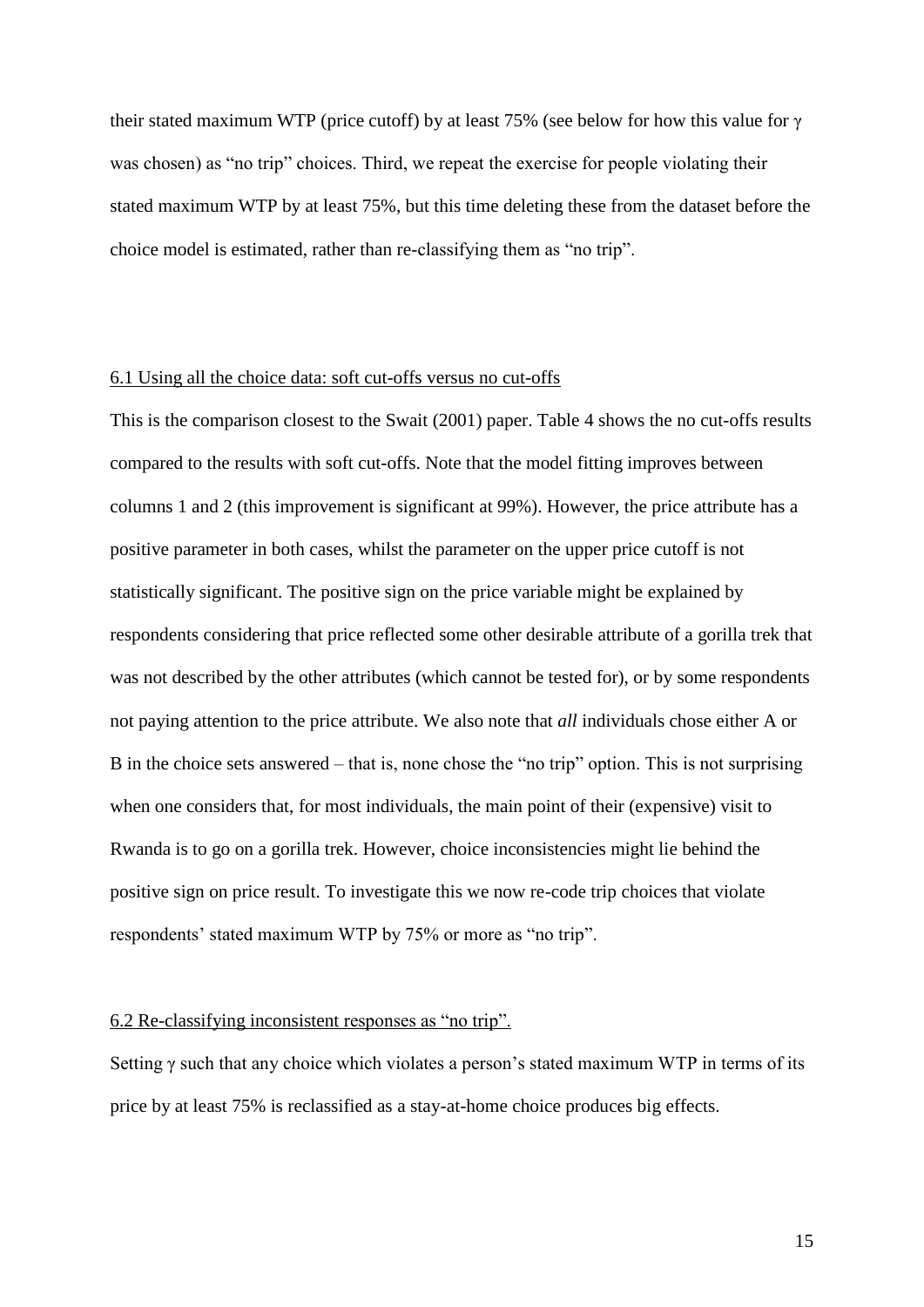Model fitting improves significantly both with and without the inclusion of cut-off penalties in the choice model (Table 5). The parameter on price becomes negative in the no cut-offs version (suggesting that it was trip choices by those inconsistent respondents who violated their maximum stated WTP which are responsible for the positive price effect), whilst in the cut-offs version the cutoff parameter on price is also now significant, and 10 times bigger than the price coefficient. This implies a steep kink in the marginal disutility of higher prices above the upper soft cutoff. Adding soft cut-offs to this edited data set of choices produces, in itself, a significant improvement in the model"s explanatory power: compare, for example, the *t* statistics on the random parameters in the utility function. It may also be seen that, whereas the parameter estimate on a "high" chance of seeing other wildlife on the trek is insignificant in Table 4, it becomes significant (at the 90% level) and positive once inconsistent responses – here, those where maximum WTP is exceeded by at least 75% - are removed.

Looking at the parameter estimates for the non-price attributes, it may be seen that visitors prefer smaller tour groups; prefer a length of trek between 1 and 3 hours to either shorter or longer treks; and prefer to see greater numbers of other wildlife in addition to gorillas. However, there is no evidence of a significant effect for what percentage of park revenues are recycled to local communities in the national park: the parameter in *CB* is insignificantly different from zero at the 95% significance level. In terms of preference heterogeneity, we find significant evidence of this for tour group size, seeing other wildlife (partially), and community benefits. This can be seen by observing the statistically significant standard deviation parameters in Table 5. However, the parameter estimates for the standard deviation terms (differences in values held by individuals relative to the mean value) for the attributes relating to length of trek and the highest level of other wildlife viewing opportunities are not significant at even the 90% level.

16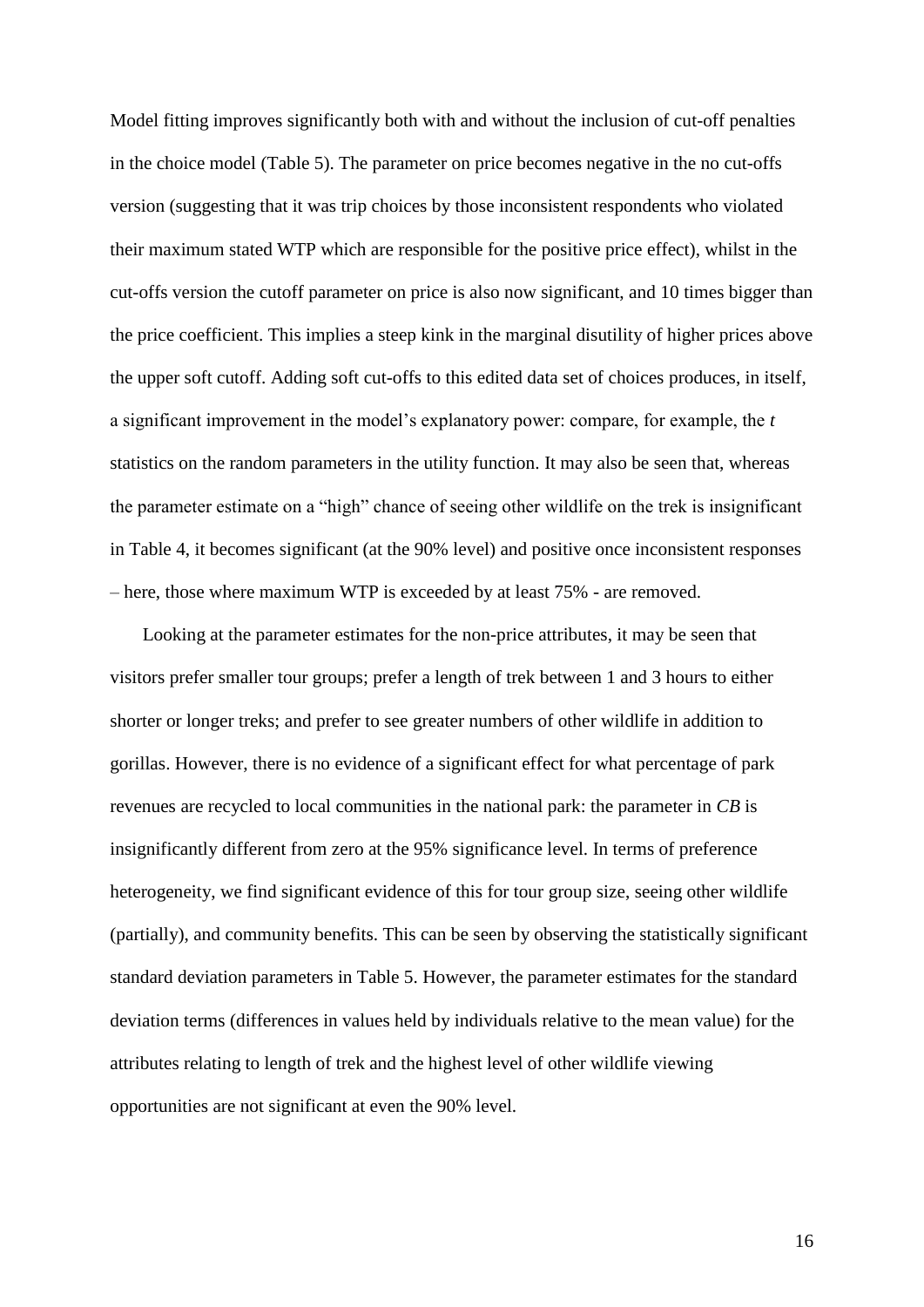#### 6.3 Deleting inconsistent choices

An alternative editing rule for choices which violate the price cutoff (stated maximum WTP) by at least 75% is to delete them from the dataset, rather than re-classifying them as "no trip" choices. This yields the results shown in Table 6. In the no cut-offs version, the price parameter remains as negative and highly significant. However, when cutoff parameters are included, the coefficient on price becomes insignificantly different from zero, whilst the price cutoff parameter is negative and highly significant. This suggests that, once individuals who violate their cutoff by at least 75% are deleted from the data, then prices do not effect choices so long as they remain below an individual"s cut-of value. But once choices are made which exceed maximum stated WTP, this comes at a penalty in terms of the deterministic component of utility.

#### 6.4 Implicit prices

The best fitting model is thus a model with soft cut-offs which re-classifies those choosing options which violate their stated upper price cutoff by at least 75% as "take no trip" choices (Table 5). Focussing these results, it is possible to examine the effects on implicit prices (marginal willingness to pay amounts) of including cut-offs in the choice model. There are four possible cases for defining implicit prices in such a model:

**(1) no cut-offs are violated.** The implicit price for an attribute such as *tour group size (Tgs)*  is equal to ( $-$  β tgs/ β price).

**(2) the cutoff for any attribute is violated, but not the cutoff for price**. In this case, the implicit price for  $tgs = -(\beta \text{ tgs} + \beta \text{ cutoff tgs}) / \beta \text{ price}$ 

**(3) the cutoff for price is violated but not the cut-offs for the other attributes**. In this case, the implicit price for *tgs* = - ( $β$  tgs)/ ( $β$  price +  $β$  cutoff price)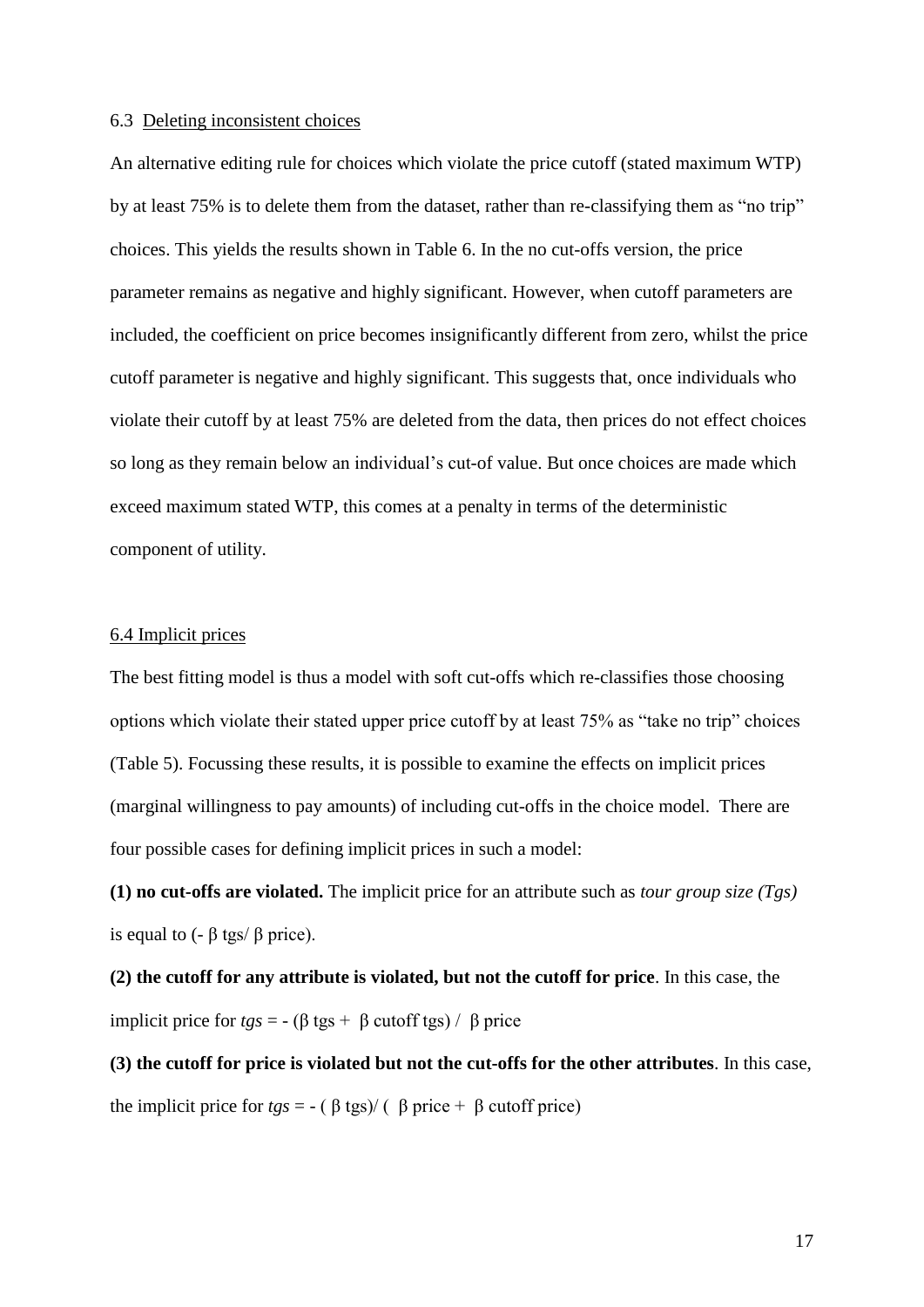**(4) both sets of cut-offs are violated**: Implicit price = - ( $\beta$  tgs +  $\beta$  cutoff tgs) / ( $\beta$  price + β cut-offs price)

In Table 7, we present implicit prices for each of the attributes evaluated using (3) above, since the effect of violating the price cutoff turns out to be most important for this data and compare these to implicit prices evaluated assuming that no cut-offs are violated as in (1) above. Note that the validity of these implicit price estimates depends on how reasonable one believes the choice editing rule used in Table 5 to be. The effects on the implicit prices are indeed significant. For example, looking at tour group size, willingness to pay for a one person reduction in the number of people in the tour group falls from £73 in the no cut-offs version to £18 in the price cut-offs version. The same effect is found for all the other attributes. That is, mean WTP falls significantly once we take into account the soft cutoff penalty of the price of a trip, having re-classified choices that violate stated maximum WTP by more than 75% as "take no trip".

#### 7. Discussion and Conclusions

This paper has proposed use of a cut-offs approach to choice modelling to address the issue of choice consistency, focussing very much on the cost attribute since this is key to welfare measurement. Choosing options which were more expensive than the most people said they would pay was found to result in an upward bias in implicit prices. We used violations of the stated price cut-off as a way of eliminating this bias, in the sense of detecting instances where individual choose an option which violates their stated maximum WTP by more than a particular amount, and penalising all maximum stated WTP choices using the cutoff penalty function. This echoes the practice of early open-ended contingent valuation studies, where large WTP values might be deleted as outliers, often in a rather arbitrary manner (for instance, through the use of x% trimmed means).A cut-offs approach also allows

18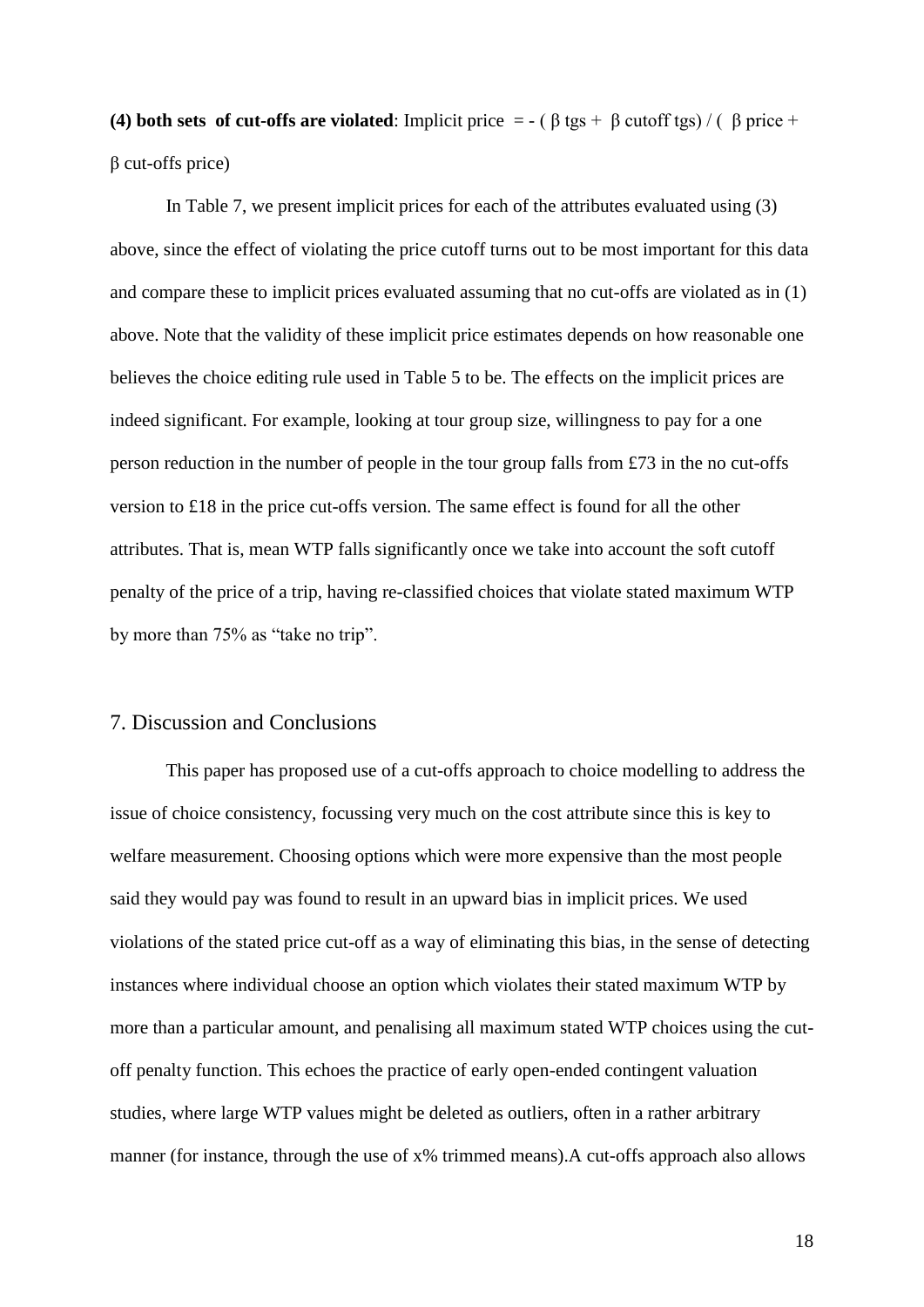us to represent a deterministic utility function which contains kinks around the cut-off levels. Swait (2001) states that since breaks in the utility function are person-specific, that *"..fit improvements over models without (cut-offs) should be, and are, striking" (p914). We also* find an improvement in model fitting by incorporating cut-offs; although not to the extent found by Swait. We find that only a minority of penalty function parameters are significant, but that the parameter on the penalty function for the price attribute was much bigger than that on the price attribute itself. This is evidence of marked non-linearities in demand.

Why would people make choices which violate their stated cut-offs? In the model presented in section 2, we argue that this is rational if the dis-utility from cut-off violation is more than compensated for by positive utility from the levels of other attributes in a choice alternative. However, we also noted that such behaviour may result from respondents not paying enough attention to the price ticket. The good we study here is somewhat distinctive in that for most people, their principal motivation for visiting Rwanda is to go on a gorilla trek. This is indeed a unique good, and one for which people are WTP considerably more than the current (high) price. Yet we also argued that the analyst should treat choice responses which violate the price cut-off by more than some "reasonable" limit value with caution. The approach taken here was to investigate what this reasonable limit might be in terms of maximising explanatory power of the choice model, whilst at the same time not imposing an overly-strict censoring rule on choices. Editing choices using this approach produced a model which might be judged as superior on a number of grounds.

Another reason why one might observe choices being made which violate stated cutoffs is that people are learning about their preferences as they progress through the survey tasks, and that asking them to re-consider their stated price cut-off after they have made a choice which violated it would be fruitful. Alternatively, people could be asked to re-consider their choices (both these suggestions are being followed up in a survey the authors are

19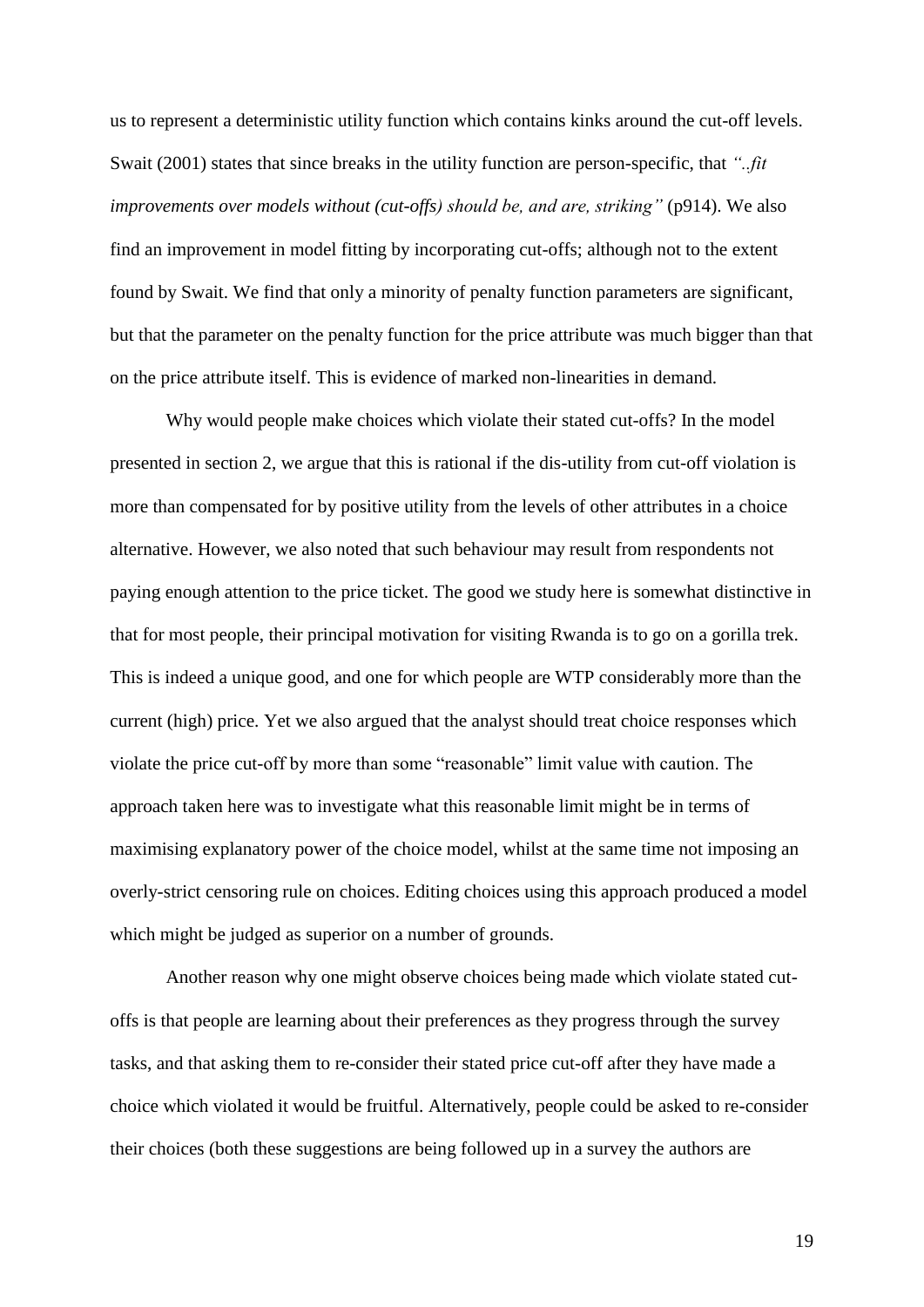currently undertaking). However, if this preference learning explanation was correct then one would expect to see a difference in results from asking the cut-off questions before, as opposed to after, the choice tasks. This split-sample comparison was made here, and no significant difference found in responses in terms of parameter estimates. Preference learning would thus not be supported by the data in this instance as an explanation for choices which violate stated acceptable limits for individual attributes.

In conclusion, the cut-offs approach offers a useful way of imposing consistency on choices, whilst editing choices in this manner has an appreciable impact on estimated willingness to pay. The edited cut-offs model of choice proposed here would seem to offer some attractions to researchers in its ability to indentify inconsistent choices, as well as its well-known ability to allow for kinks in the utility function. The approach also gives analysts a new way of controlling for the coherence of stated choices, which might be particularly useful in internet and mail survey choice experiments where it is hard to de-brief respondents about their choices to make sure that they are internally consistent. However, issues remain with regard to explaining why people apparently violate their stated maximum willingness to pay. We also note that use of what is essentially an open-ended contingent valuation question to elicit peoples' maximum willingness to pay (their upper price cut-off) might be viewed as problematic, given the well-known problems with open-ended payment questions (Bateman et al, 2002). Whether the edited version of the cut-offs approach is successful in addressing the problem of hypothetical market bias in stated choices also remains to be tested. Finally, it would be interesting to explore the effects of using choice editing rules based on stated cutoffs for attributes other than price.

*We thank ESRC for funding Bush's PhD, and the Dian Fossey Gorilla Fund International and the Great Ape Survival Fund, United States Agency for International Development for*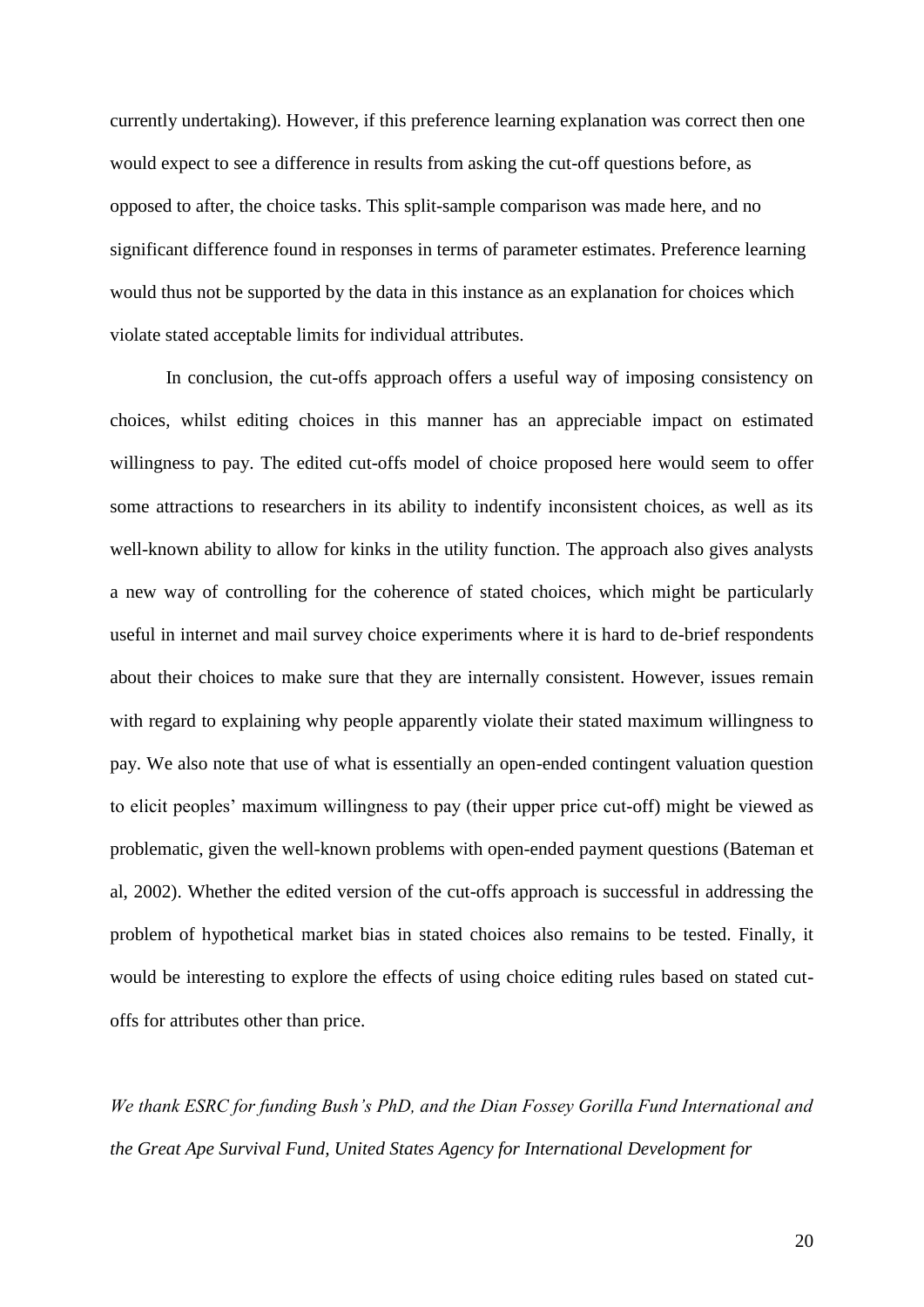*funding this work. We also thank participants at the 2008 EAERE conference and the 2008 Environmental Economics Hub Choice Modelling Workshop in Brisbane for comments, and two anonymous referees.*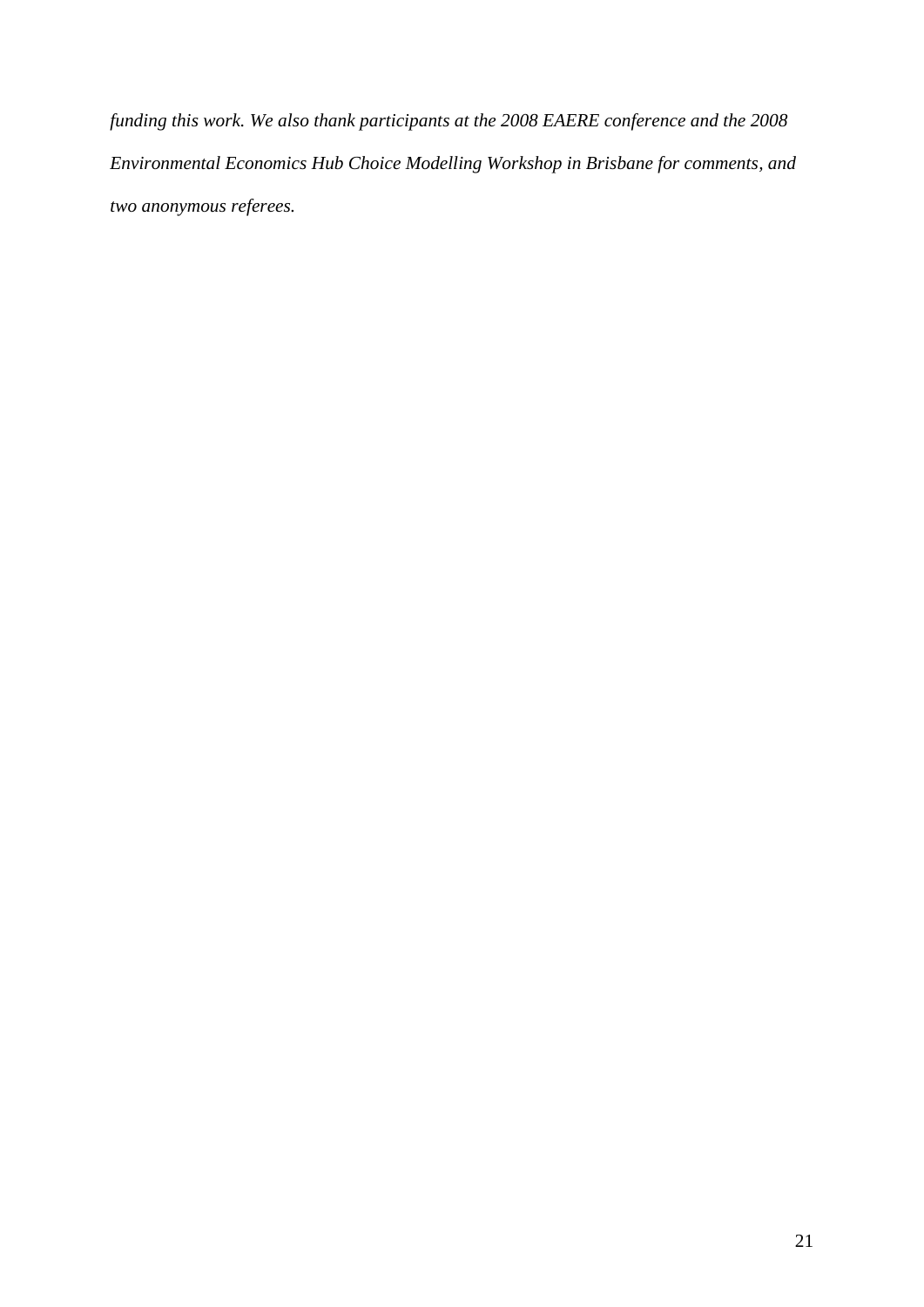#### **References**

- Amaya-Amaya., M and Ryan, M (2006) "Incorporating attribute cut-offs in health care discrete choice models" Discussion paper, Health Economics Research Unit, Aberdeen.
- Amir, O. and Levev, J. (2008) "Choice construction versus preference construction: the instability of preferences leaned in context" *Journal of Marketing Research,* 45 (2), 145-158.
- Bateman, I. et al (2002) *Economic Valuation with Stated Preference Techniques.* Cheltenham: Edward Elgar.
- Campbell, D. (2008) "Identification and analysis of discontinuous preferences in discrete choice experiments" Paper to EAERE conference, Goteborg, June.
- Carlsson F and Martinsson P (2001) "Do hypothetical and actual willingness to pay differ in choice experiments?" *Journal of Environmental Economics and Management*, 41, 179-192.
- DeShazo J.R. and Fermo G. (2002) "Designing choice sets for stated preference methods: the effects of complexity on choice consistency" *Journal of Environmental Economics and Management*, 44 (1), 123-143.
- Fawcett K, Hodgkinson, C & Mehlman P 2004. "An assessment of the impact of tourism on the Virunga mountain gorillas" Technical report, Diane Fossey Gorilla Fund International, Atlanta, USA.
- Gray, M., McNeilage, A., Fawcett, K., Robbins, M. M., Ssebide, B., Mbula, D. and Uwingeli, P. 2005. "Virunga Volcanoes range and census, 2003." Joint organizers report. Uganda Wildlife Authority/Office Rwandaise du Tourisme et des Parcs Nationaux/Institut Congolaise pour le Conservation du Nature.
- Hanley N, Wright R.E. and Koop G. (2002) "Modelling recreation demand using choice experiments: rock climbing in Scotland" *Environmental and Resource Economics*, 22, 449-466.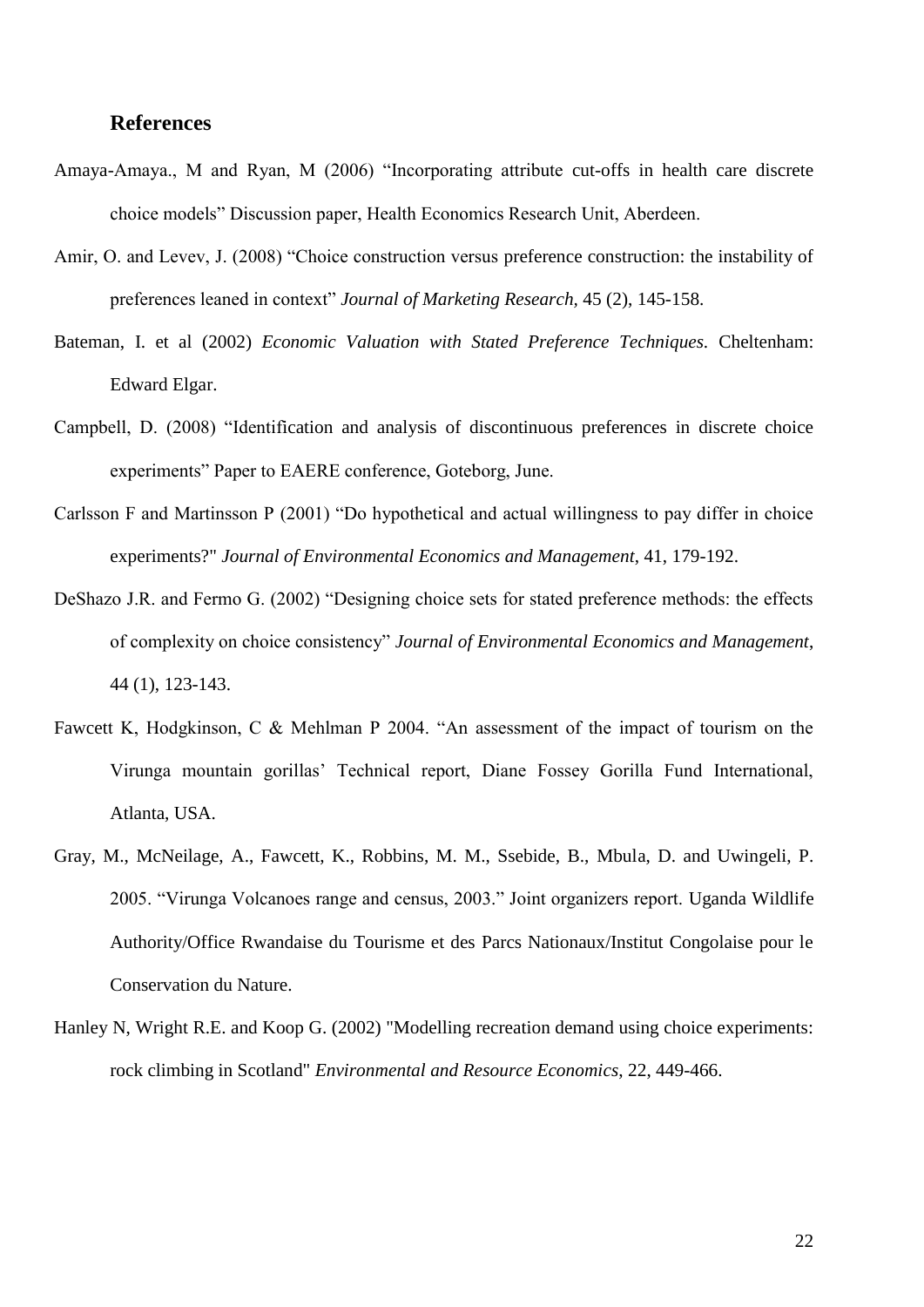- Harrison G. and Rustrom E. (2005) "Experimental evidence on the existence of hypothetical bias in value elicitation methods" in C.R.Plott and V.L.Smith (eds) *Handbook of Experimental Economics*. Amsterdam: North Holland.
- Hensher, D., Rose, J. and Greene, W (2005) *Applied choice analysis; a primer*. Cambridge University Press, UK.
- Homesy, J 1999. "Ape tourism and human diseases; how close should we get?" Technical Report for the International Gorilla Conservation Program. Nairobi, Kenya.
- Huber J. and Klein N. (1991) "Adapting cut-offs to the choice environment: the effects of attribute correlation and reliability" *Journal of Consumer Research*, 18, 346-357.
- List J., Sinha P., and Taylor M. (2006) "Using choice experiments to value non-market goods and services: evidence from field experiments" *Advances in Economic Analysis and Policy*, 6 (2), 1-37.
- ORTPN (2004) Strategic Plan 2004-2008. Draft version 2. Office Rwandais du Tourisme et des Parcs Nationaux, Kigali.
- Plumptre, A.J., Kayitare, A., Rainer, H., Gray, M., Munanura, I., Barakabuye, N., Asuma, S., Sivha, M., and Namara, A. (2004) The Socio-economic Status of People Living Near Protected Areas in the Central Albertine Rift. Albertine Rift Technical Reports, 4.
- Street, D., L., Burgess, and J. Louviere. (2005) "Quick and easy choice sets: Constructing optimal and nearly optimal stated choice experiments." *International Journal of Research in Marketing,* vol. 22, 459-470.
- Svenson O., (1996) "Decion making and the search for fundamental psychological regularities" *Organisational Behaviour and Human Decision Processes*. 65 (3), 252-267.
- Swait J. (2001) "A non-compensatory choice model incorporating attribute cut-offs" *Transportation Research B*, 35, 903-928.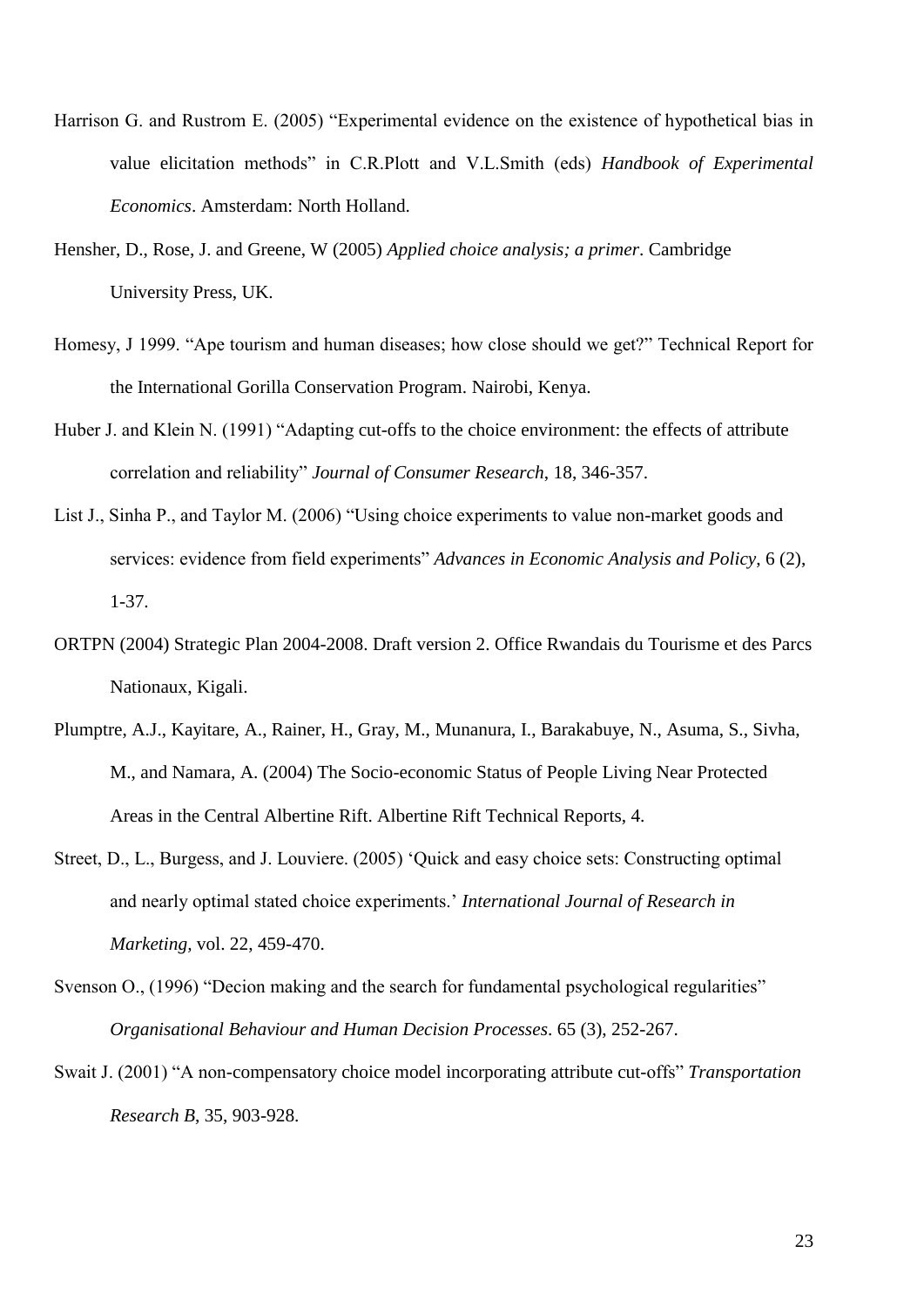Wunder, S. 2000. Ecotourism and economic incentives-an empirical approach. *Ecological* 

*Economics*, 32, 465-479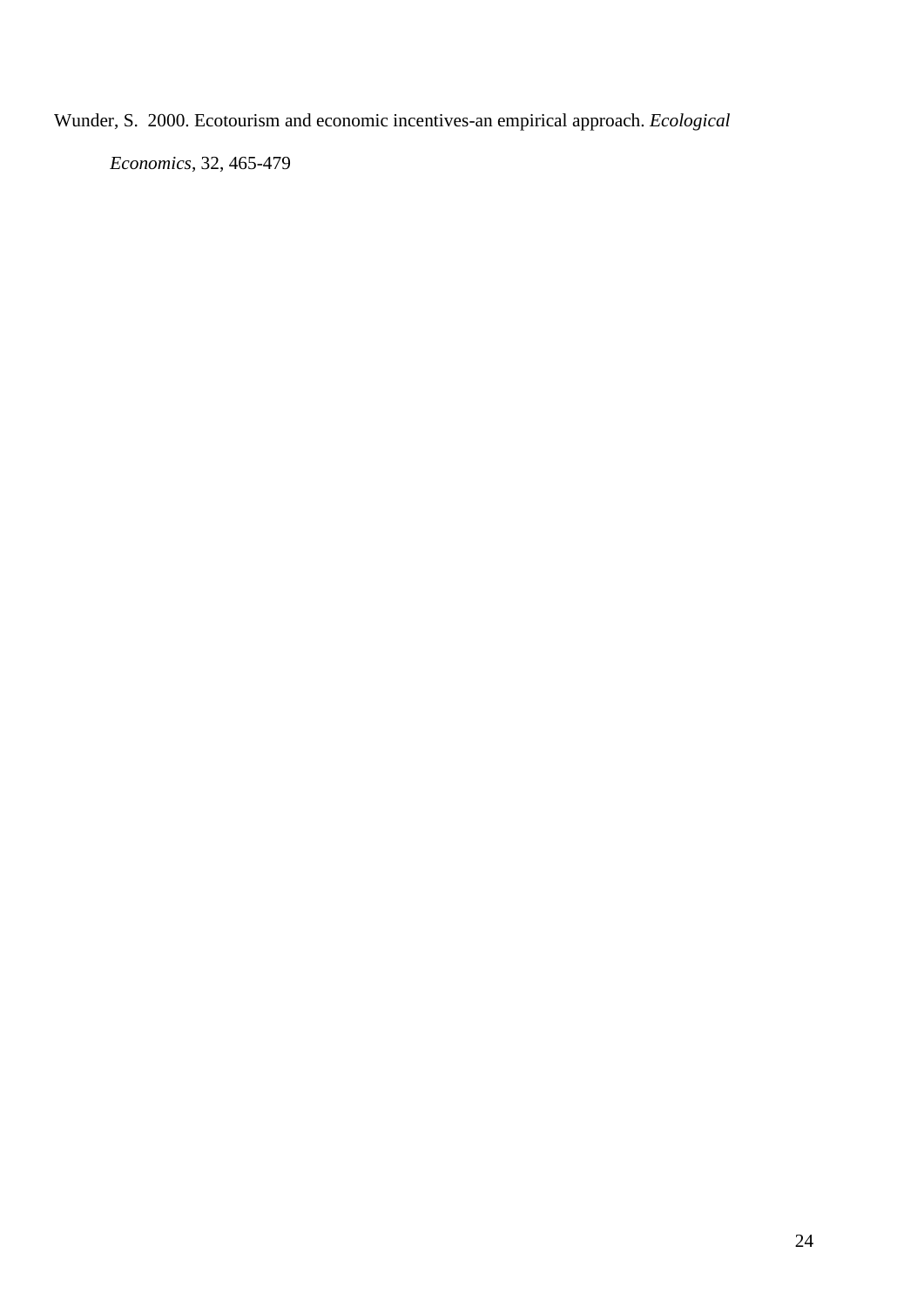## **Figure 1 Example choice card with pre-amble text.**

"We now wish you to review the choice cards below, there is no right or wrong answer we are simply interested in your opinion. For each of the 9 select which option would be most preferable to you:"

### Choice 1

|                              | <b>Option A</b> | <b>Option B</b> | <b>Neither</b>  |
|------------------------------|-----------------|-----------------|-----------------|
| <b>Gorilla Trip Features</b> |                 |                 |                 |
| Tour group size              | 6               | 8               |                 |
| Length of trek               | More than 3     | Less than 1     | I would not     |
|                              | hours           | hour            | choose either   |
| Community benefit            | $10\%$ Of       | 20% Of permit   | option to visit |
|                              | permit price    | price           | the gorillas    |
| Possibility of seeing        | High            | Low             | and would       |
| other wildlife               |                 |                 | conduct some    |
| Increase in permit price.    | \$75            | \$50            | other activity  |
|                              |                 |                 | instead.        |
| Which option do you          |                 |                 |                 |
| choose                       |                 |                 |                 |
| ( $\checkmark$ one only)     |                 |                 |                 |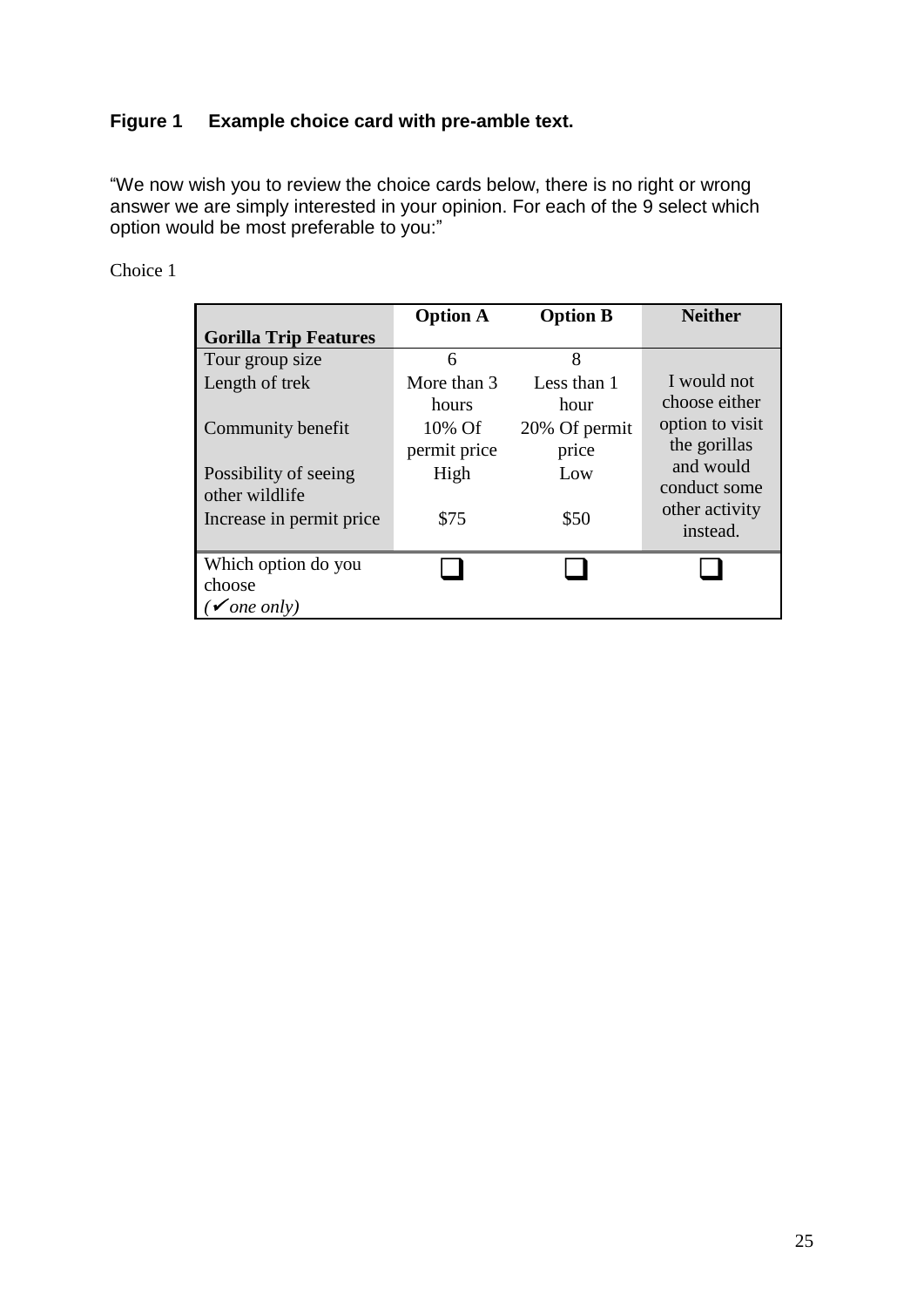

Figure 2: Maximum log likelihood of different models estimated using different  $\gamma$  values.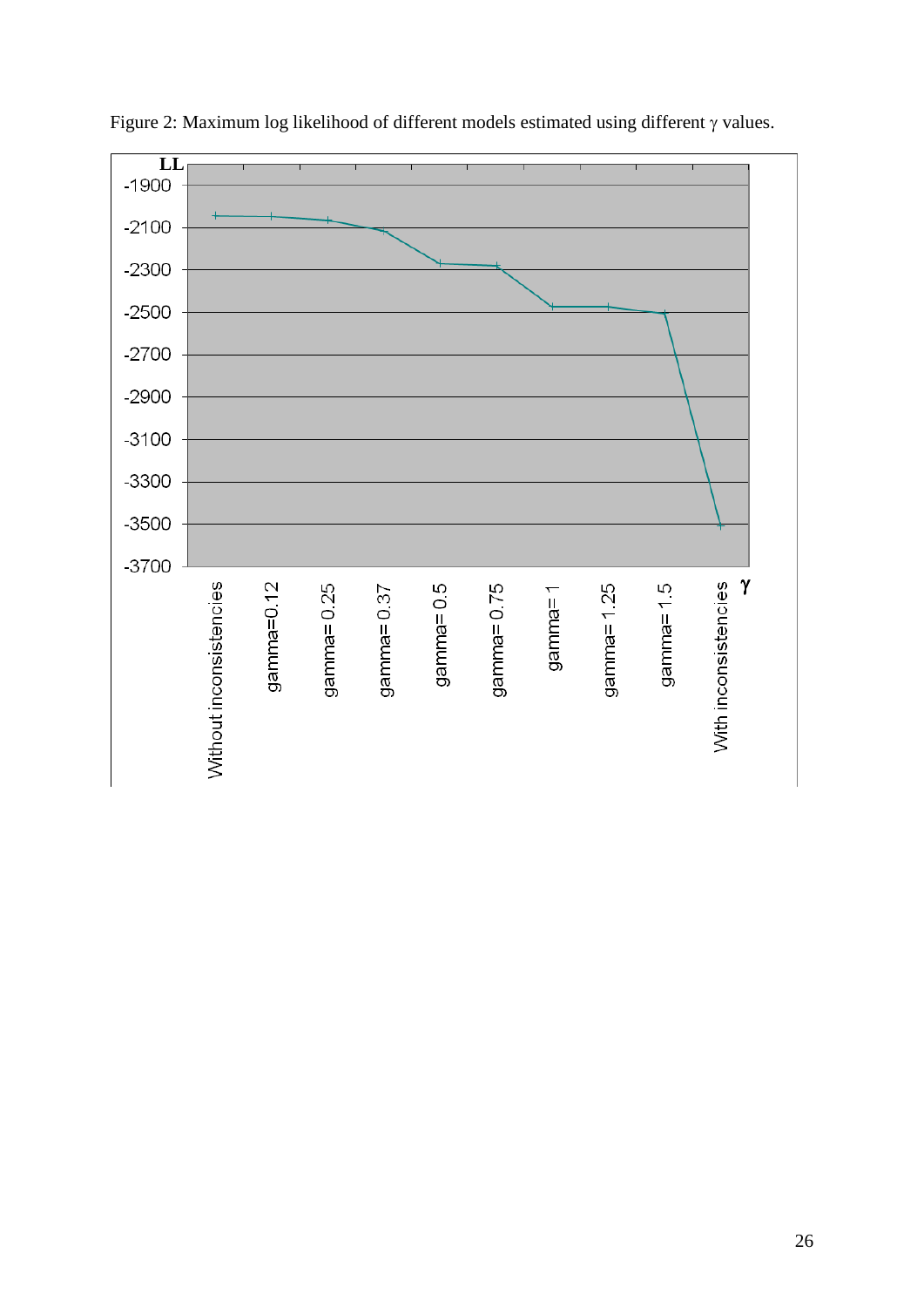|  | Table 1 Attributes and their levels |  |  |  |
|--|-------------------------------------|--|--|--|
|--|-------------------------------------|--|--|--|

.

| <b>Attribute</b> | <b>Description (a more comprehensive</b>                 | <b>Levels</b>             |
|------------------|----------------------------------------------------------|---------------------------|
|                  | description was provided in the survey                   |                           |
|                  | instrument)                                              |                           |
| Tour Group Size  | The number of tourists in a group. Limited to a          | Small-4                   |
|                  | maximum of 8 for conservation reasons                    | Medium-6                  |
|                  |                                                          | Large-8                   |
| Length of trek   | The amount of time taken to reach the gorillas.          | Short, <1hour             |
|                  |                                                          | Medium, $>1$ but <3 hours |
|                  |                                                          | Long, $>$ 3hours          |
| Community        | Currently 20% of gate gross park revenues is             | No change                 |
| Benefit          | diverted towards financing development                   | 10% more                  |
|                  | activities in communities adjacent to the national       | 20% more                  |
|                  | park. Focus groups showed that some visitors             | 30% more                  |
|                  | felt it is important that local communities receive      |                           |
|                  | greater benefits from tourist spending.                  |                           |
| Other wildlife   | The ability of tourists to see other flora and fauna:    | High                      |
|                  | the park can contribute to the richness of the trek      | Medium                    |
|                  | experience.                                              | Low                       |
|                  |                                                          |                           |
| Permit price     | Price <i>increase</i> on gorilla trek permit and implied | \$25<br>$(\$400)$         |
| increase         | new total (including park entry fee) – figure in         | \$50<br>(\$425)           |
|                  | parentheses shows new total fee.                         | \$75<br>$(\$450)$         |
|                  |                                                          | \$100 (\$475)             |
|                  |                                                          | \$150 (\$525)             |
|                  |                                                          | \$200 (\$575)             |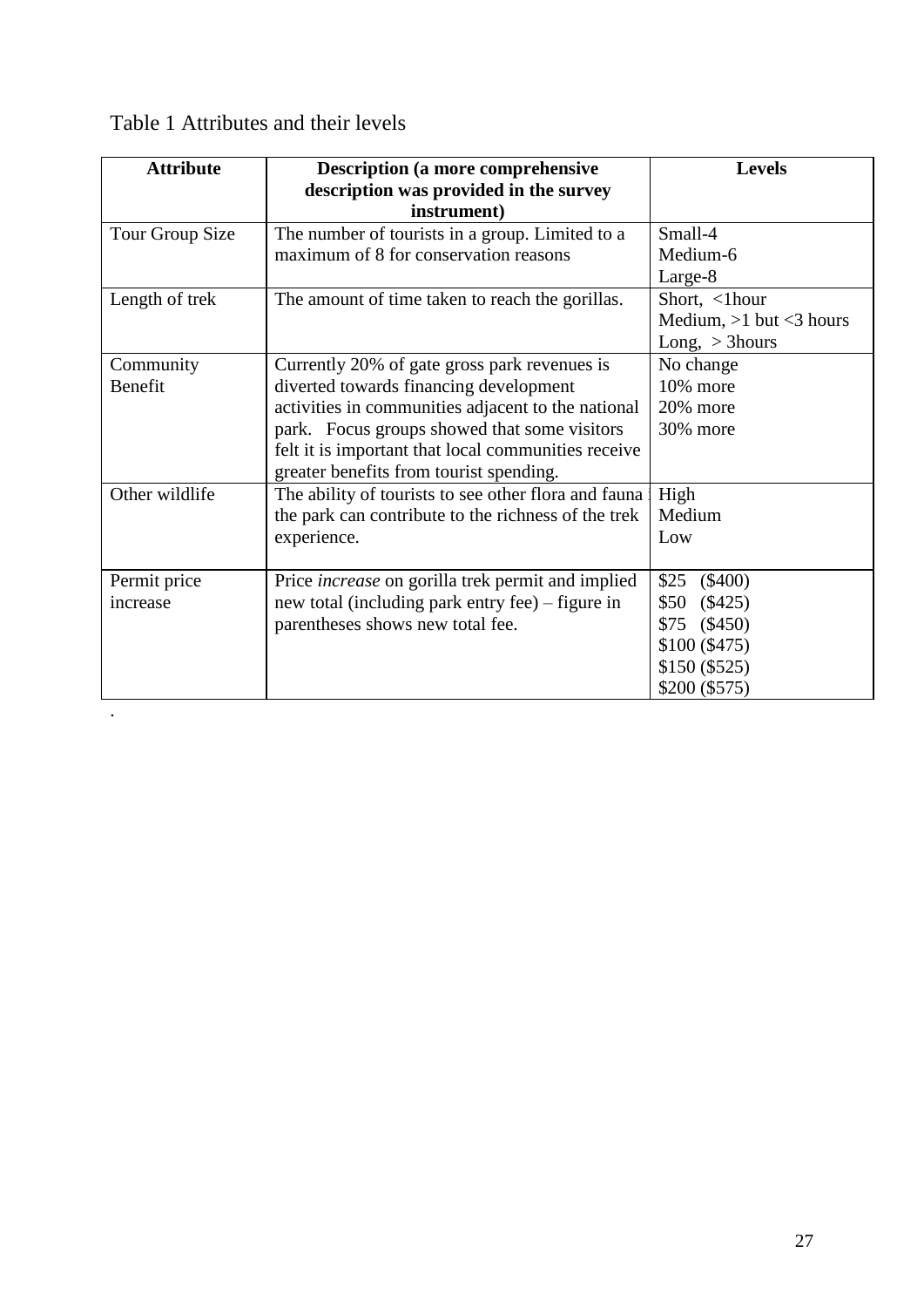| Cut off                                         | % respondents<br>stating cut off |
|-------------------------------------------------|----------------------------------|
| Max. people on tour/trekking group to gorillas  |                                  |
| 1                                               | 0.5                              |
| $\overline{c}$                                  | 1.2                              |
| 3                                               | 1.7                              |
| $\overline{4}$                                  | 6.2                              |
| 5                                               | 6.4                              |
| 6                                               | 31.7                             |
| $\overline{7}$                                  | 4.3                              |
| 8                                               | 47.7                             |
| Min. hours (round trip) to trek gorillas        |                                  |
| <b>SHORT</b>                                    | 51.3                             |
| <b>MEDIUM</b>                                   | 21.2                             |
| <b>LONG</b>                                     | 27.4                             |
| Max. hours to trek gorillas                     |                                  |
| <b>SHORT</b>                                    | 20.0                             |
| <b>MEDIUM</b>                                   | 27.2                             |
| <b>LONG</b>                                     | 52.7                             |
| Lowest % of revenues to local communities       |                                  |
| 2                                               | 0.5                              |
| 5                                               | 6.7                              |
| 10                                              | 38.9                             |
| 20                                              | 32.5                             |
| 30                                              | 17.9                             |
| 35                                              | 0.2                              |
| 40                                              | 0.5                              |
| 48                                              | 0.2                              |
| 50                                              | 2.4                              |
| 100                                             | 0.2                              |
| Maximum payment above current permit price (\$) |                                  |
| $\theta$                                        | 33.3                             |
| 25                                              | 11.1                             |
| 50                                              | 11.0                             |
| 75                                              | 11.1                             |
| 100                                             | 11.2                             |
| 150                                             | 11.1                             |
| 200                                             | 11.1                             |
| Mean                                            | \$95.55                          |
| <b>Standard Error</b>                           | 6.63                             |
| Median                                          | 50                               |
| Mode                                            | 0                                |
| Minimum                                         | \$0.00                           |
| Maximum                                         | \$500.00                         |

# Table 2 Cut off frequencies for the sample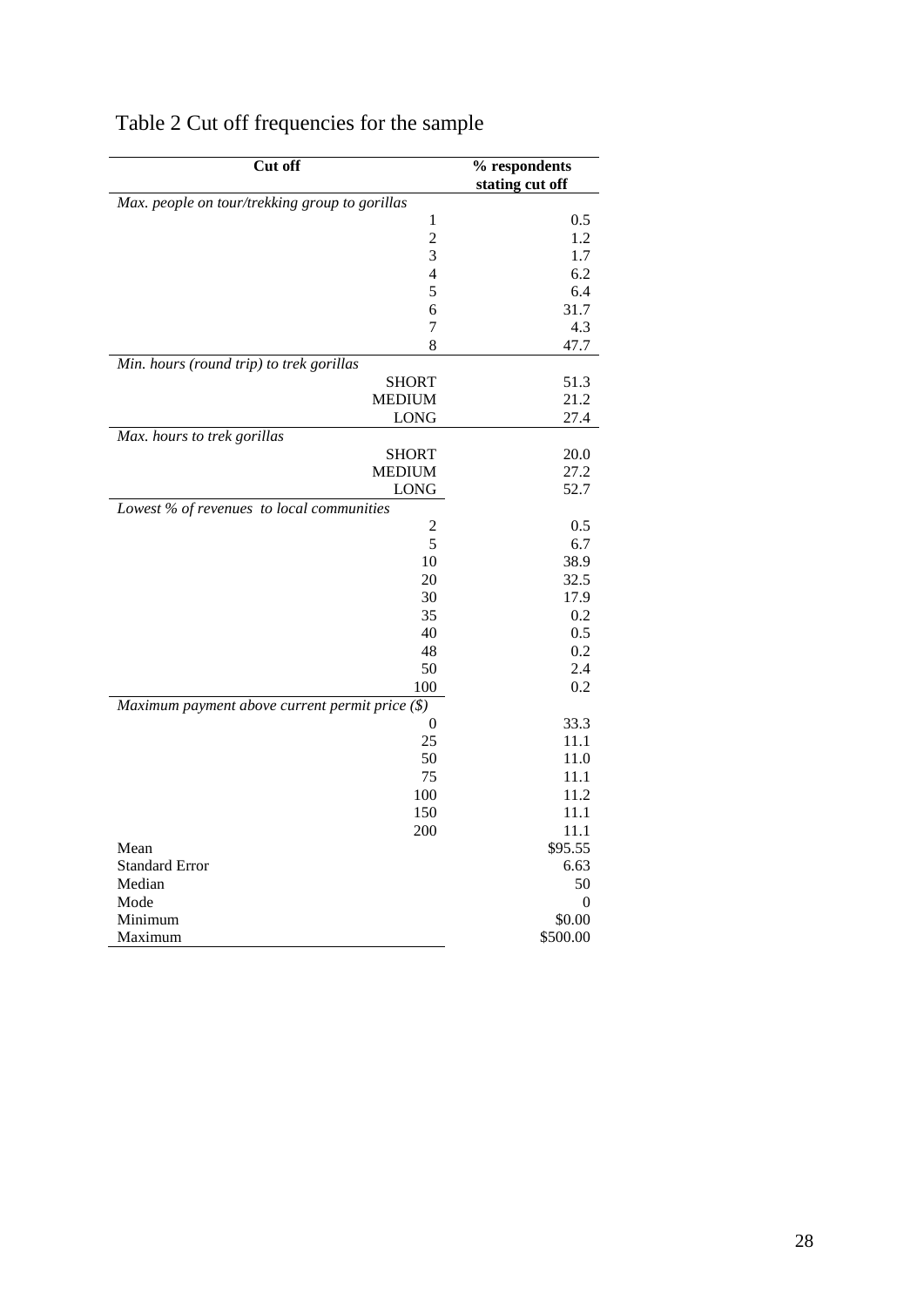|                        | <b>Number of people</b><br>violating their stated cut-<br>offs for any of their choices |              |              |
|------------------------|-----------------------------------------------------------------------------------------|--------------|--------------|
| <b>Versión</b>         | <b>Before</b>                                                                           | <b>After</b> | <b>Total</b> |
| Maximum length of trek | 47                                                                                      | 35           | 82           |
| Minimum length of trek | 40                                                                                      | 39           | 79           |
| Permit price           | 87                                                                                      | 107          | 194          |
| Community benefit      | 98                                                                                      | 92           | 190          |
| Tour group size        | 41                                                                                      | 35           | 76           |

# Table 3 Frequency of cut off violations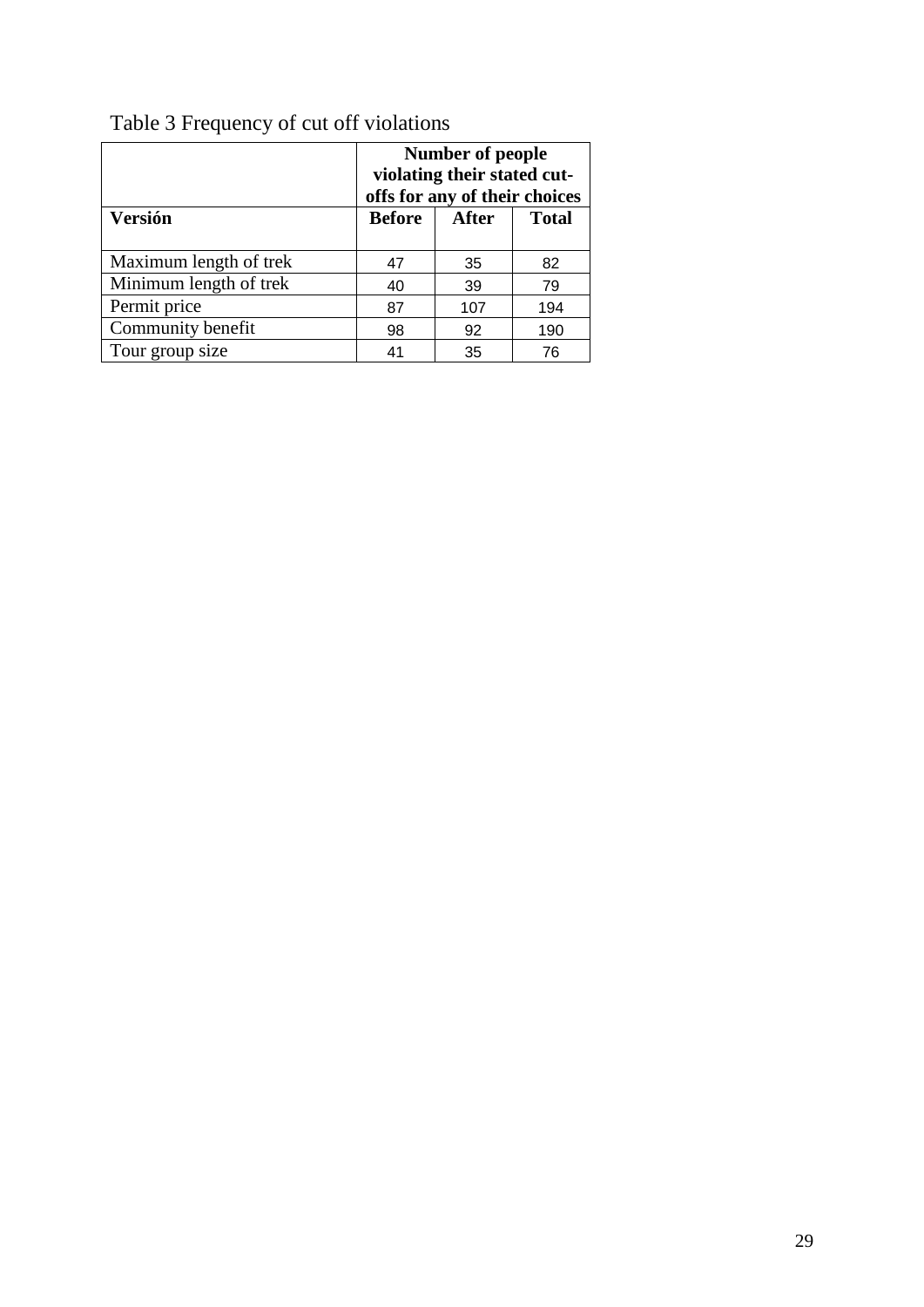|                                                 | <b>No Cut-offs</b> |                                           | With soft cut-offs |         |
|-------------------------------------------------|--------------------|-------------------------------------------|--------------------|---------|
|                                                 | Parameter          | T stat                                    | Parameter          | t-stat  |
| Random parameters in utility function           |                    |                                           |                    |         |
| <b>TGS</b>                                      | $-0.129$           | $-5.66$                                   | $-0.133$           | $-5.51$ |
| LOT1                                            | 0.200              | 6.21                                      | 0.157              | 3.55    |
| LOT <sub>2</sub>                                | $-0.13$            | $-0.41$                                   | $-0.139$           | $-3.10$ |
| CB                                              | $-0.007$           | $-2.62$                                   | $-0.004$           | $-0.84$ |
| OW1                                             | 0.197              | 6.12                                      | 0.192              | 5.92    |
| OW <sub>2</sub>                                 | $-0.31$            | $-0.99$                                   | $-0.023$           | $-0.74$ |
|                                                 |                    | Non-random parameters in utility function |                    |         |
| Constant                                        | 1.237              | 10.56                                     | 1.139              | 6.87    |
| Price                                           | 0.003              | 7.87                                      | 0.003              | 4.71    |
| TG cutoff                                       |                    |                                           | 0.21               | 0.56    |
| CB cutoff                                       |                    |                                           | $-0.002$           | $-0.42$ |
| Price cutoff                                    |                    |                                           | 0.001              | 1.55    |
| LOT cutoff 1                                    |                    |                                           | $-0.158$           | $-1.41$ |
| LOT cutoff 2                                    |                    |                                           | 0.437              | 5.23    |
| Standard deviations for parameter distributions |                    |                                           |                    |         |
| $\sigma TGS$                                    | 0.34               | 19.30                                     | 0.341              | 19.24   |
| $\sigma$ LOT1                                   | 0.022              | 0.08                                      | 0.116              | 1.01    |
| $\sigma$ LOT2                                   | 0.172              | 2.17                                      | 0.091              | 0.62    |
| $\sigma$ CB                                     | 0.000              | 0.03                                      | 0.002              | 0.11    |
| $\sigma$ OW1                                    | 0.001              | 0.01                                      | 0.000              | 0.00    |
| $\sigma$ OW2                                    | 0.012              | 0.15                                      | 0.006              | 0.07    |
| Log Lik                                         | $-3524$            |                                           | $-3506$            |         |
| Pseudo r2                                       | 0.14               |                                           | 0.15               |         |
| $N$ (people, choices)                           | 419, 3771          |                                           | 419, 3771          |         |

Table 4 Random Parameters Logit model all data, no cut-offs versus cut-offs.

Notes: We used 100 replications and Halton draws.

 $TGS =$  total group size;  $LOT1 =$  length of trek between 1 and 3 hours (the reference is less than 1 hour);  $LOT2$  = length of trek more than 3 hours;  $CB$  = community benefits  $OW1$  = prob of seeing other wildlife = medium (the reference is low);  $OW2 = prob$  of seeing other wildlife : high.

The attributes TGS and price have upper cut-offs; CB has a lower cut-offs; LOT has both lower (LOT1) and Upper (LOT2) cut-offs.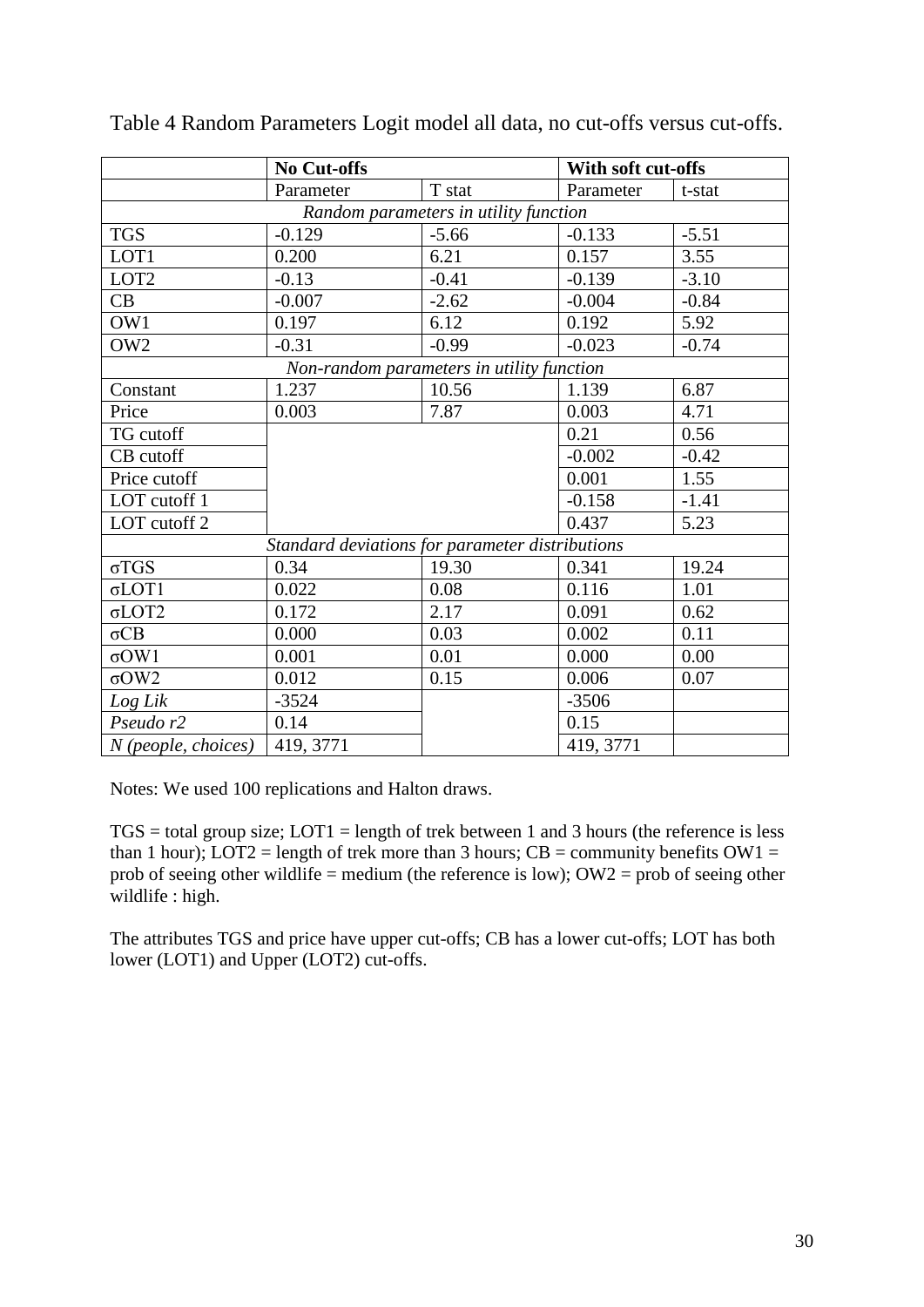|                                                 | <b>No Cut-offs</b> |                                           | With soft cut-offs |           |  |
|-------------------------------------------------|--------------------|-------------------------------------------|--------------------|-----------|--|
|                                                 | Parameter          | T stat                                    | Parameter          | t-stat    |  |
| Random parameters in utility function           |                    |                                           |                    |           |  |
| <b>TGS</b>                                      | $-0.626$           | $-13.325$                                 | $-0.423$           | $-9.604$  |  |
| LOT1                                            | 0.077              | 1.562                                     | 0.184              | 2.868     |  |
| LOT <sub>2</sub>                                | 0.035              | 0.730                                     | $-0.111$           | $-1.756$  |  |
| CB                                              | 0.004              | 0.837                                     | 0.007              | 0.908     |  |
| OW1                                             | 0.096              | 1.894                                     | 0.132              | 2.564     |  |
| OW <sub>2</sub>                                 | 0.072              | 1.490                                     | 0.086              | 1.707     |  |
|                                                 |                    | Non-random parameters in utility function |                    |           |  |
| Constant                                        | 1.481              | 8.817                                     | 0.881              | 3.701     |  |
| Price                                           | $-0.009$           | $-11.233$                                 | $-0.002$           | $-1.992$  |  |
| TG cutoff                                       |                    |                                           | $-0.012$           | $-0.236$  |  |
| CB cutoff                                       |                    |                                           | $-0.006$           | $-0.732$  |  |
| Price cutoff                                    |                    |                                           | $-0.022$           | $-12.689$ |  |
| LOT cutoff 1                                    |                    |                                           | 0.047              | 0.310     |  |
| LOT cutoff 2                                    |                    |                                           | 0.395              | 3.430     |  |
| Standard deviations for parameter distributions |                    |                                           |                    |           |  |
| $\sigma TGS$                                    | 0.647              | 16.572                                    | 0.440              | 13.597    |  |
| $\sigma$ LOT1                                   | 0.221              | 2.613                                     | 0.151              | 1.374     |  |
| $\sigma$ LOT2                                   | 0.127              | 0.777                                     | 0.089              | 0.632     |  |
| $\sigma$ CB                                     | 0.021              | 2.488                                     | 0.020              | 2.286     |  |
| $\sigma$ OW1                                    | 0.265              | 3.467                                     | 0.280              | 3.639     |  |
| $\sigma$ OW2                                    | 0.079              | 0.814                                     | 0.106              | 1.059     |  |
| Log Lik                                         | $-2383$            |                                           | $-2277$            |           |  |
| Pseudo r2                                       | 0.42               |                                           | 0.45               |           |  |
| $N$ (people, choices)                           | 419, 3771          |                                           | 419, 3771          |           |  |

Table 5. **Choices violating upper price cut-off by 75% or more are re-classified as "take no trip"**

Notes: We used 100 replications and Halton draws and an RPL estimation.

 $TGS =$  total group size;  $LOT1 =$  length of trek between 1 and 3 hours (the reference is less than 1 hour); LOT2 = length of trek more than 3 hours;  $CB =$  community benefits  $OW1 =$ prob of seeing other wildlife = medium (the reference is low);  $OW2 = prob$  of seeing other wildlife : high.

The attributes TGS and price have upper cut-offs; CB has a lower cut-offs; LOT has both lower (LOT1) and Upper (LOT2) cut-offs.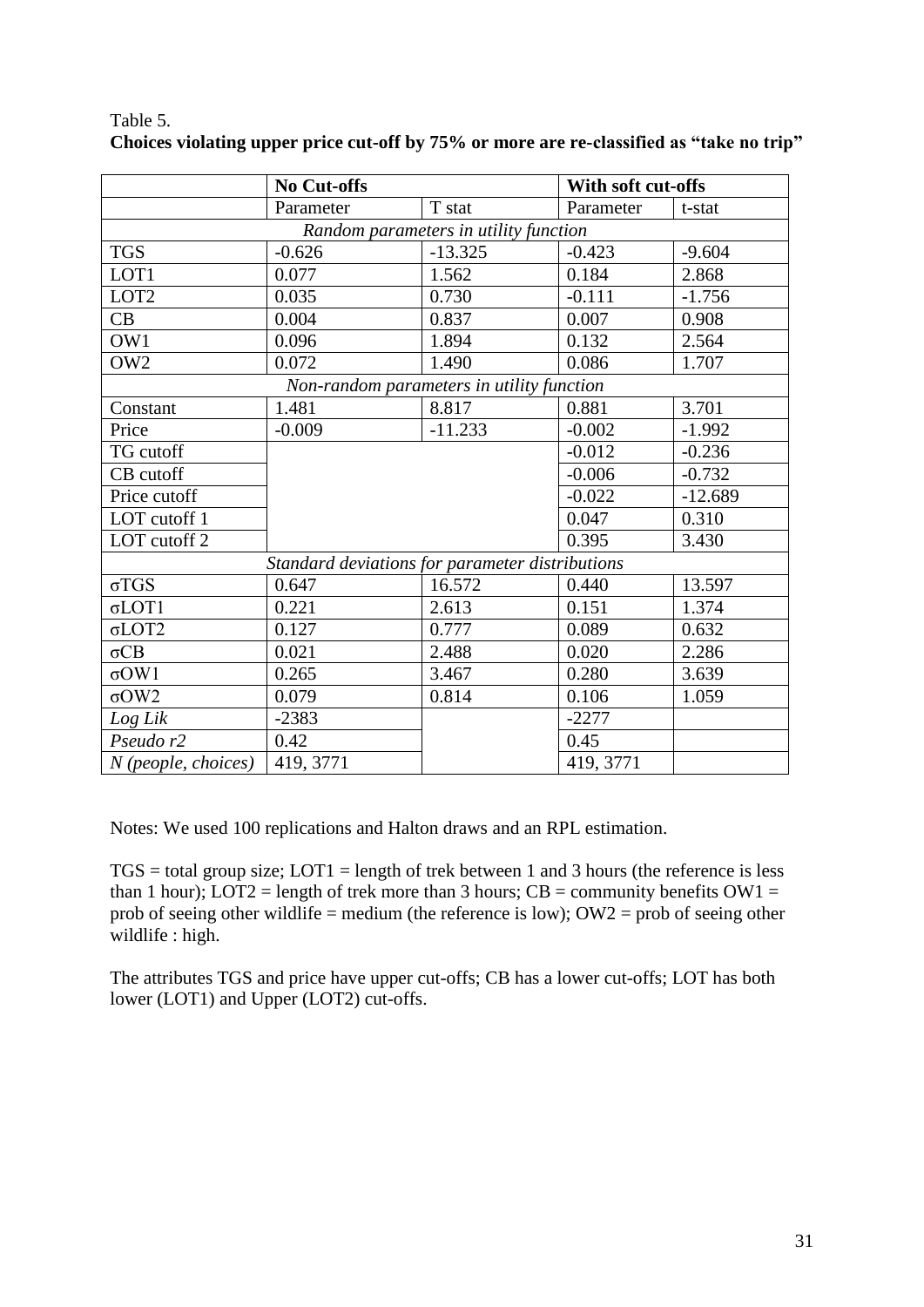|                                                 | <b>No Cut-offs</b> |                                           | With soft cut-offs |         |
|-------------------------------------------------|--------------------|-------------------------------------------|--------------------|---------|
|                                                 | Parameter          | T stat                                    | Parameter          | t-stat  |
| Random parameters in utility function           |                    |                                           |                    |         |
| <b>TGS</b>                                      | $-0.447$           | $-9.46$                                   | $-0.343$           | $-7.87$ |
| LOT1                                            | 0.185              | 3.67                                      | 0.227              | 3.51    |
| LOT <sub>2</sub>                                | 0.037              | 0.77                                      | $-0.084$           | $-1.32$ |
| CB                                              | $-0.004$           | $-1.07$                                   | 0.006              | 0.75    |
| OW1                                             | 0.113              | 2.24                                      | 0.117              | 2.31    |
| OW <sub>2</sub>                                 | $-0.004$           | $-0.09$                                   | 0.013              | 0.25    |
|                                                 |                    | Non-random parameters in utility function |                    |         |
| Constant                                        | 2.103              | 11.44                                     | 1.56               | 6.18    |
| Price                                           | $-0.0033$          | $-4.09$                                   | 0.0005             | 0.56    |
| TG cutoff                                       |                    |                                           | $-0.0404$          | $-0.75$ |
| CB cutoff                                       |                    |                                           | $-0.0112$          | $-1.18$ |
| Price cutoff                                    |                    |                                           | $-0.0155$          | $-8.93$ |
| LOT cutoff 1                                    |                    |                                           | 0.0161             | 0.104   |
| LOT cutoff 2                                    |                    |                                           | 0.4073             | 3.37    |
| Standard deviations for parameter distributions |                    |                                           |                    |         |
| $\sigma TGS$                                    | 0.605              | 15.21                                     | 0.485              | 13.56   |
| $\sigma$ LOT1                                   | 0.201              | 1.89                                      | 0.141              | 0.84    |
| $\sigma$ LOT2                                   | 0.040              | 0.20                                      | 0.002              | 0.02    |
| $\sigma$ CB                                     | 0.007              | 0.66                                      | 0.007              | 0.46    |
| $\sigma$ OW1                                    | 0.207              | 1.74                                      | 0.202              | 1.84    |
| $\sigma$ OW2                                    | 0.034              | 0.18                                      | 0.089              | 0.52    |
| Log Lik                                         | $-2439$            |                                           | $-2083$            |         |
| Pseudo r2                                       | 0.26               |                                           | 0.28               |         |
| $N$ (people, choices)                           | 347,2278           |                                           | 347, 2278          |         |

#### **Table 6: Choices violating upper price cut-off by 75% or more are deleted.**

Notes: We used 100 replications and Halton draws and an RPL estimation.

TGS = total group size; LOT1 = length of trek between 1 and 3 hours (the reference is less than 1 hour);  $LOT2 = length of tree more than 3 hours; CB = community benefits OW1 =$ prob of seeing other wildlife = medium (the reference is low);  $OW2 = prob$  of seeing other wildlife : high.

The attributes TGS and price have upper cut-offs; CB has a lower cut-offs; LOT has both lower (LOT1) and Upper (LOT2) cut-offs.